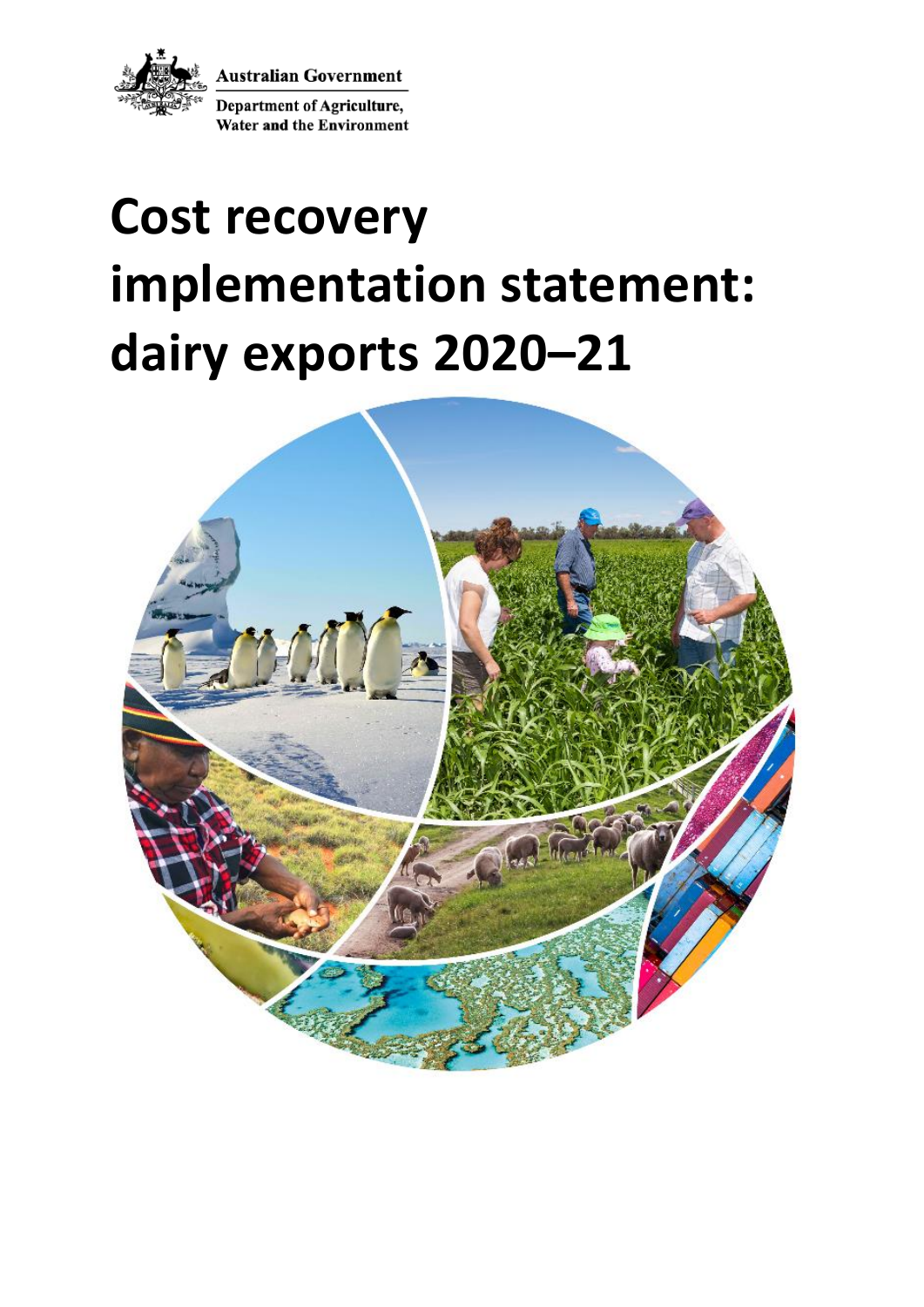#### © Commonwealth of Australia 2021

#### **Ownership of intellectual property rights**

Unless otherwise noted, copyright (and any other intellectual property rights) in this publication is owned by the Commonwealth of Australia (referred to as the Commonwealth).

#### **Creative Commons licence**

All material in this publication is licensed under [a Creative Commons Attribution 4.0 International Licence](https://creativecommons.org/licenses/by/4.0/legalcode) except content supplied by third parties, logos and the Commonwealth Coat of Arms.

Inquiries about the licence and any use of this document should be emailed t[o copyright@agriculture.gov.au.](mailto:copyright@agriculture.gov.au)



#### **Cataloguing data**

This publication (and any material sourced from it) should be attributed as: DAWE 2021, *Cost recovery implementation statement: dairy exports 2020–21*, Department of Agriculture, Water and the Environment, Canberra, January. CC BY 4.0.

ISBN 978-1-76003-369-9

This publication is available a[t haveyoursay.awe.gov.au/export-cost-recovery-implementation-statements.](file://///ACT001FSRVP02/ParliamentMedia$/ParliamentMedia/Corporate%20Communications/Production/Editors/Editing%202021/CRIS%20Jan/CRIS%20check/haveyoursay.awe.gov.au/export-cost-recovery-implementation-statements)

Department of Agriculture, Water and the Environment GPO Box 858 Canberra ACT 2601 Telephone 1800 900 090 We[b awe.gov.au](https://www.awe.gov.au/)

The Australian Government acting through the Department of Agriculture, Water and the Environment has exercised due care and skill in preparing and compiling the information and data in this publication. Notwithstanding, the department, its employees and advisers disclaim all liability, including liability for negligence and for any loss, damage, injury, expense or cost incurred by any person as a result of accessing, using or relying on any of the information or data in this publication to the maximum extent permitted by law.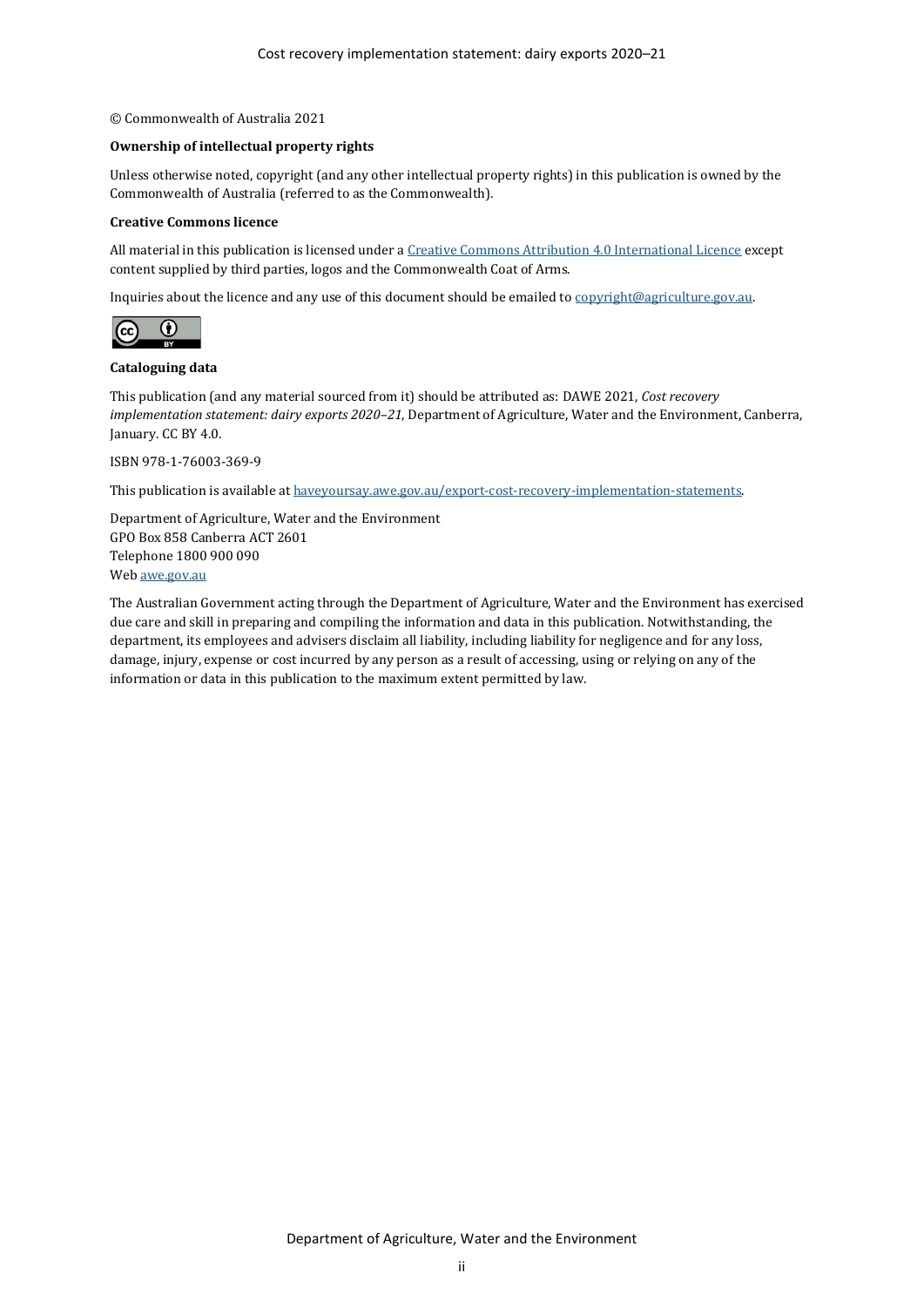# Contents

| 1  |     |                                                                       |  |  |  |  |
|----|-----|-----------------------------------------------------------------------|--|--|--|--|
|    | 1.1 |                                                                       |  |  |  |  |
|    | 1.2 |                                                                       |  |  |  |  |
| 2  |     |                                                                       |  |  |  |  |
| 3  |     |                                                                       |  |  |  |  |
|    | 3.1 |                                                                       |  |  |  |  |
|    | 3.2 |                                                                       |  |  |  |  |
|    | 3.3 |                                                                       |  |  |  |  |
| 4  |     |                                                                       |  |  |  |  |
|    | 4.1 |                                                                       |  |  |  |  |
|    | 4.2 |                                                                       |  |  |  |  |
|    | 4.3 |                                                                       |  |  |  |  |
|    | 4.4 |                                                                       |  |  |  |  |
| 5  |     |                                                                       |  |  |  |  |
|    | 5.1 | Outputs and business processes of the regulatory charging activity 10 |  |  |  |  |
|    | 5.2 |                                                                       |  |  |  |  |
| 6  |     |                                                                       |  |  |  |  |
|    | 6.1 |                                                                       |  |  |  |  |
| 7  |     |                                                                       |  |  |  |  |
|    | 7.1 |                                                                       |  |  |  |  |
|    | 7.2 |                                                                       |  |  |  |  |
|    | 7.3 |                                                                       |  |  |  |  |
|    | 7.4 |                                                                       |  |  |  |  |
|    | 7.5 |                                                                       |  |  |  |  |
| 8  |     |                                                                       |  |  |  |  |
| 9  |     |                                                                       |  |  |  |  |
|    | 9.1 |                                                                       |  |  |  |  |
| 10 |     |                                                                       |  |  |  |  |
|    |     |                                                                       |  |  |  |  |
|    |     |                                                                       |  |  |  |  |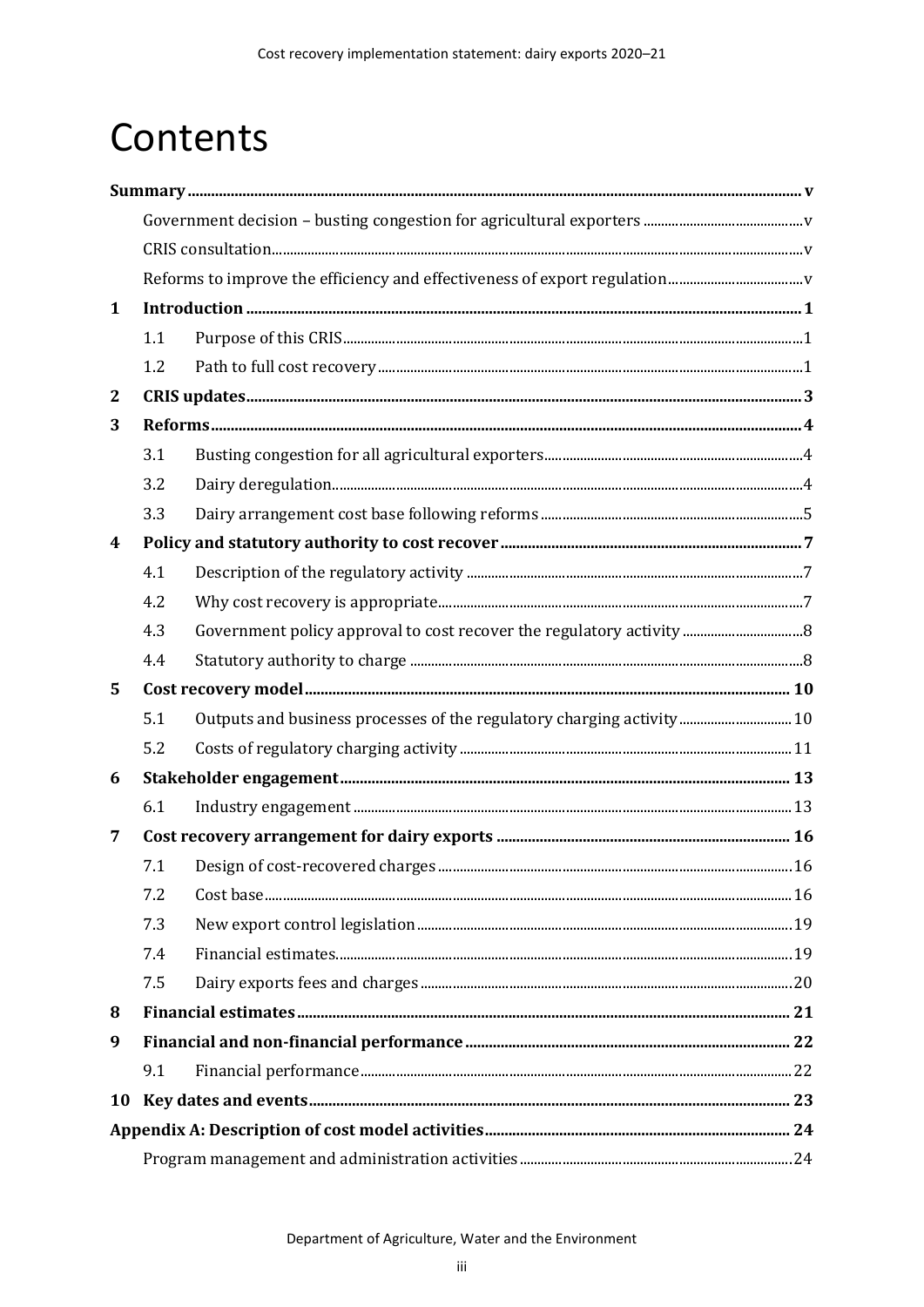|                                                                                    | 20 |
|------------------------------------------------------------------------------------|----|
| Appendix B: Summary of dairy export stakeholder feedback from 2019-20 consultation |    |
|                                                                                    |    |
|                                                                                    |    |
|                                                                                    |    |

# Tables

| Table 1 Dairy fees and charges for 2020–21 and illustrative prices for 2021–22 to 2023–242   |
|----------------------------------------------------------------------------------------------|
| Table 2 Dairy cost base with and without adjustments to expense and expected cost recovered  |
|                                                                                              |
| Table 4 Cost type breakdown for dairy export cost recovery arrangement, 2020-21 17           |
|                                                                                              |
|                                                                                              |
| Table 7 Fees, charges and volumes for dairy export cost recovery arrangement, 2020–2120      |
|                                                                                              |
| Table 9 Financial performance for dairy export cost recovery arrangement, 2015–16 to 2019–20 |
|                                                                                              |

# Figures

| Figure 2 Outputs and business processes of our regulatory charging activity 10 |  |
|--------------------------------------------------------------------------------|--|
|                                                                                |  |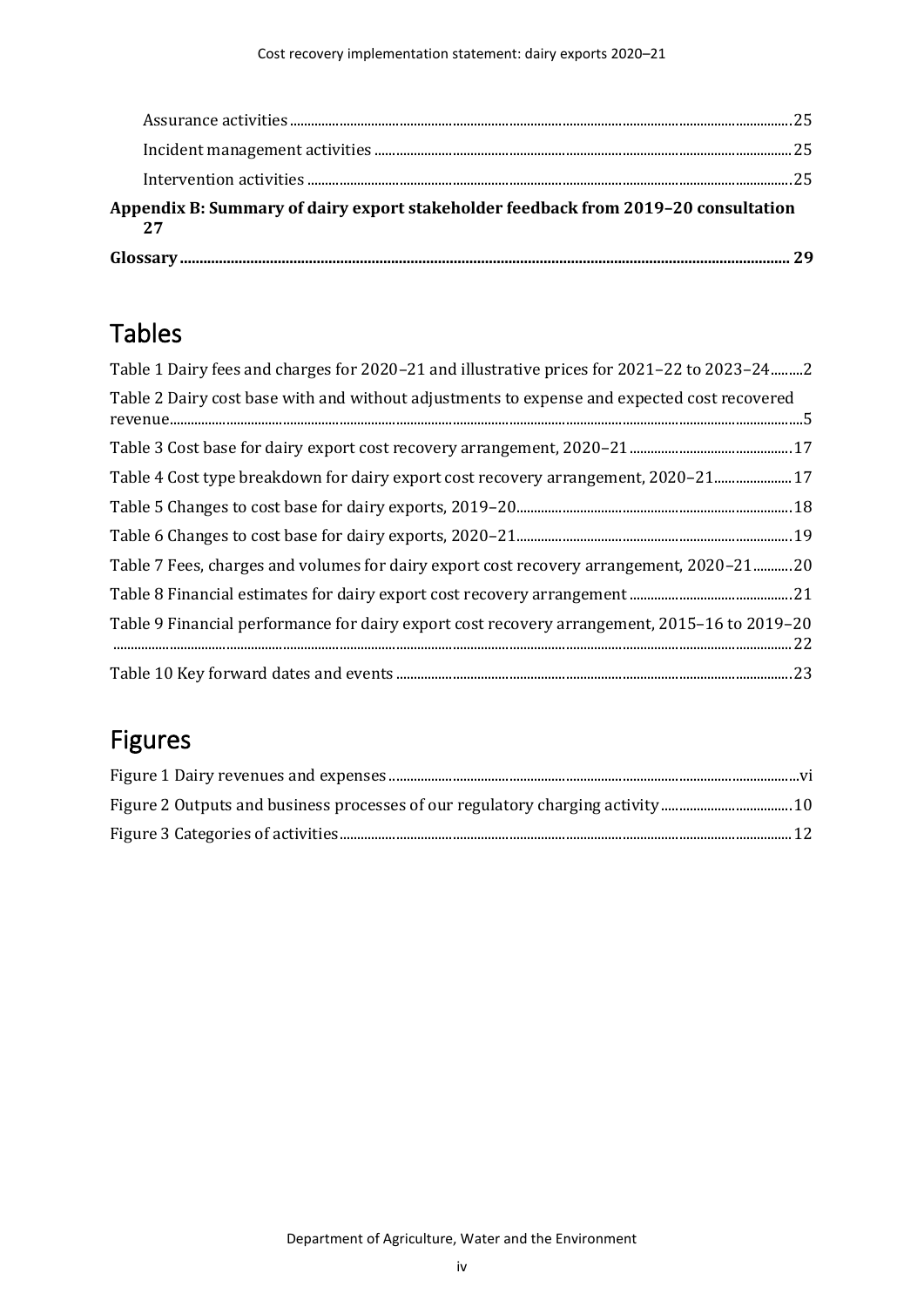# <span id="page-4-0"></span>Summary

This cost recovery implementation statement (CRIS) describes how the Department of Agriculture, Water and the Environment will:

- recover the costs of providing regulatory services to the dairy industry in 2020–21
- implement the government's decision to freeze fees and charges in the 2020–21 financial year
- implement the government's decision to return export cost recovery arrangements to full cost recovery by 2023–24.

# <span id="page-4-1"></span>**Government decision – busting congestion for agricultural exporters**

On 6 October 2020 the government announced its decision to freeze regulatory fees and charges in 2020–21 for exporters and then gradually return to full cost recovery by 2023–24. The announcement was part of the Busting Congestion for Agricultural Exporters package. This package also includes a series of reform projects and a significant IT investment measure.

In practical terms, the decision will result in fees and charges remaining at their current levels in 2020–21, with stepped increases from 2021–22 to 2023–24, to enable the dairy export cost recovery arrangement to fully recover the cost of delivering the regulatory activity.

# <span id="page-4-2"></span>**CRIS consultation**

The department had previously flagged a number of changes to the dairy export CRIS through an ongoing consultation process with impacted dairy export supply chain participants. As a result of this consultation and industry feedback, a number of changes to fees and charges, both in terms of charge points and charge amount, will be progressively made from 1 July 2021. We will consult with industry on these proposed changes during the first quarter of 2021.

This 2020-21 CRIS therefore describes the decision of government to freeze fees and charges. A separate 2021–22 CRIS, outlining proposed changes from 1 July 2021 will be released for public consultation in the first quarter of 2021.

# <span id="page-4-3"></span>**Reforms to improve the efficiency and effectiveness of export regulation**

On 6 October 2020, the Australian Government announced a \$328 million investment to modernise Australia's export systems over 4 years.

The centrepiece of the package is a \$222.2 million plan to upgrade the ICT that underpins our export system. The package also includes a number of other measures that will streamline and simplify our business and make the essential export services that we provide more efficient and sustainable for the future. This marks a significant opportunity for our department to transform our business processes to become digitally preferred.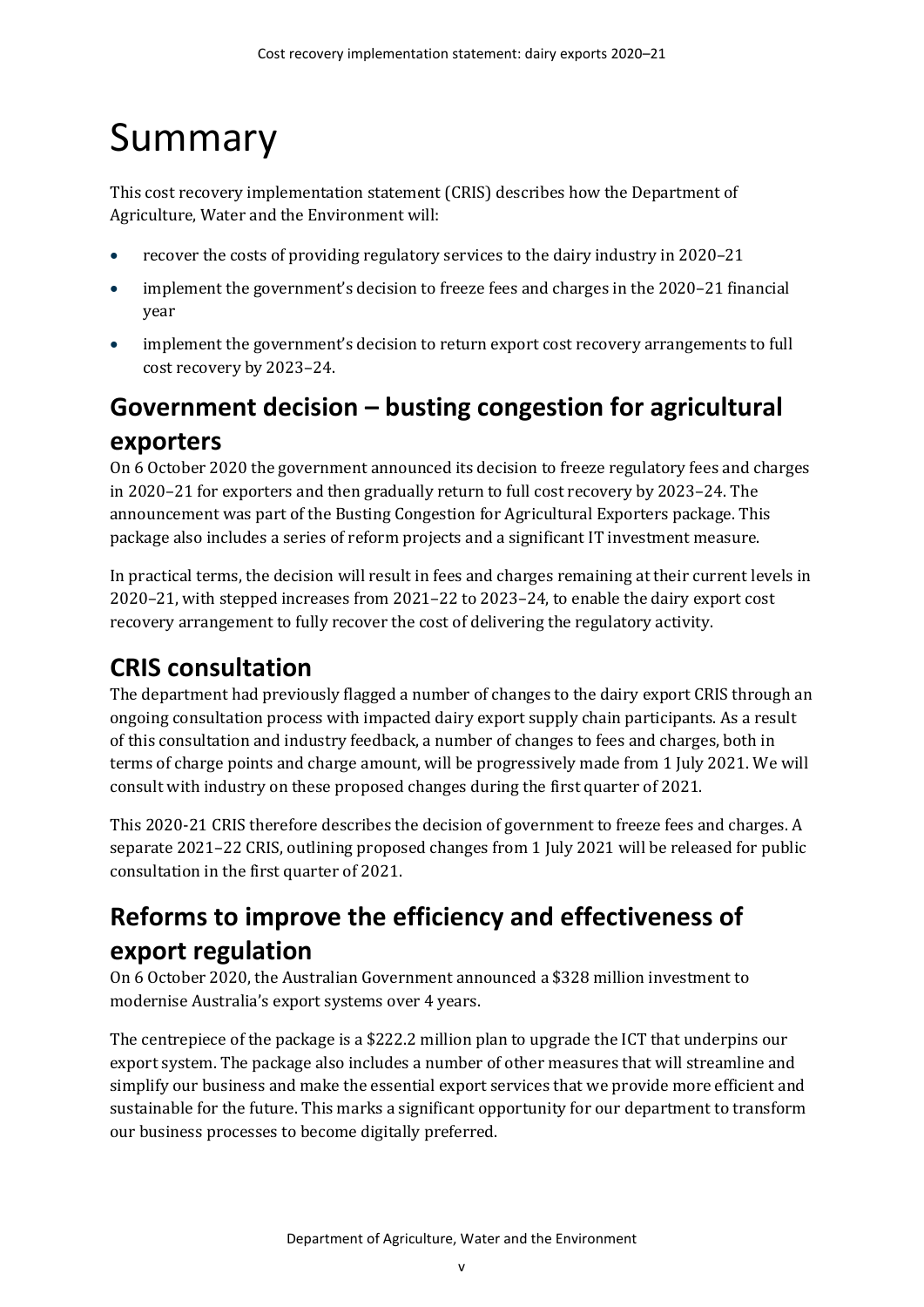These investments, both in ICT and in improvements to our business processes are aimed at making the export dairy system more effective and efficient. The outcomes of this work are expected to reduce the overall cost of delivering regulatory services to the dairy export industry, in addition to providing regulated entities the opportunity to reduce their interaction costs incurred in dealing with the department on regulatory matters. Changes in the department's cost of delivering regulatory activities will be reflected in the cost recovery arrangement.

When the department commenced consultation on cost recovery in 2018–19, the projected total cost of all export cost recovered arrangements in 2023–24 was \$163 million The direct impact of the reforms that are currently planned are estimated to reduce this future cost to \$142 million across all export cost recovered arrangements. This equates to a \$21 million reduction in costs.

[Figure 1](#page-5-0) shows the projected expense and portion of cost recovered revenue for the dairy cost recovery arrangement.



<span id="page-5-0"></span>**Figure 1 Dairy revenues and expenses**

**a** Actuals.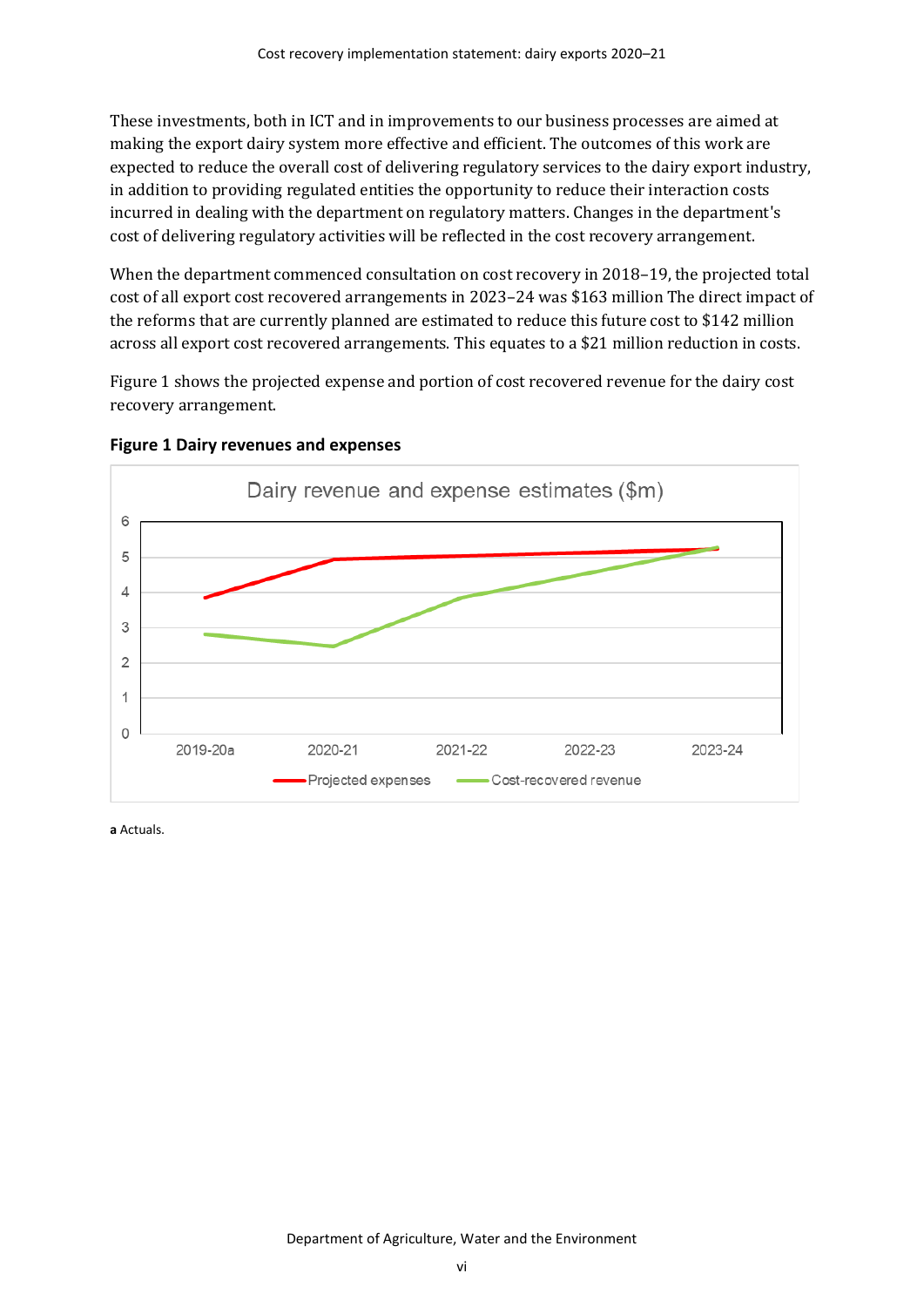# <span id="page-6-0"></span>1 Introduction

# <span id="page-6-1"></span>**1.1 Purpose of this CRIS**

This CRIS details the cost base and pricing structure for the dairy export cost recovery arrangement and incorporates the impacts of the Busting Congestion for Agricultural Exporters package and then More Efficient and Sustainable Export Regulation measure announced in the 2020–21 Federal Budget.

The government is investing in modernising and reforming export regulatory services which will impact the cost base over time for all export cost recovery arrangements. Agriculture and food exporters and producers will be assisted through the modernisation and reform process with a freeze in fees and charges in 2020–21, and gradual increases from 2021–22 to 2023–24. Government has committed \$71.1 million to improve the financial sustainability of export certification services by returning to full cost recovery of these services over time. A stepped return to full recovery will enable reforms to be rolled out while maintaining existing systems.

The key purpose of this CRIS is to:

- Baseline the dairy export cost recovery arrangement expense for the regulatory activity against which progress of these reforms can be measured and changes transparently explained.
- Describe the freeze in fees and charges in 2020–21, and stepped increases from 2021–22 through to through 2023–24.

An updated CRIS will be released for consultation published in the first quarter of 2021 and updated annually. The annual CRIS will provide a summary of the previous year's financial performance, and description of deviations from forecast, provide an update of forward year cost base expectations and any consequential changes to charges required to ensure the arrangement remains financially balanced.

This CRIS describes the impact of government decisions on charges as they were outlined in the previous 2015 CRIS. The proposed charging options and cost allocation approaches discussed in previous consultation have not been included in this CRIS – but will be considered in the next CRIS update. A subsequent CRIS update in 2021–22 will also reprofile demand for services and reflect the impact of reforms (further detail on likely changes to charging are detailed i[n section](#page-8-0) [2\)](#page-8-0).

# <span id="page-6-2"></span>**1.2 Path to full cost recovery**

The government is freezing fees and charges for 2020–21 at current prices. From 2021–22, prices will be gradually increased to return all arrangements to full cost recovery in 2023–24.

The government is investing \$71.1 million over 3 years from 2020–21 to maintain essential export regulatory services across all export cost recovered arrangements while prices are gradually increased.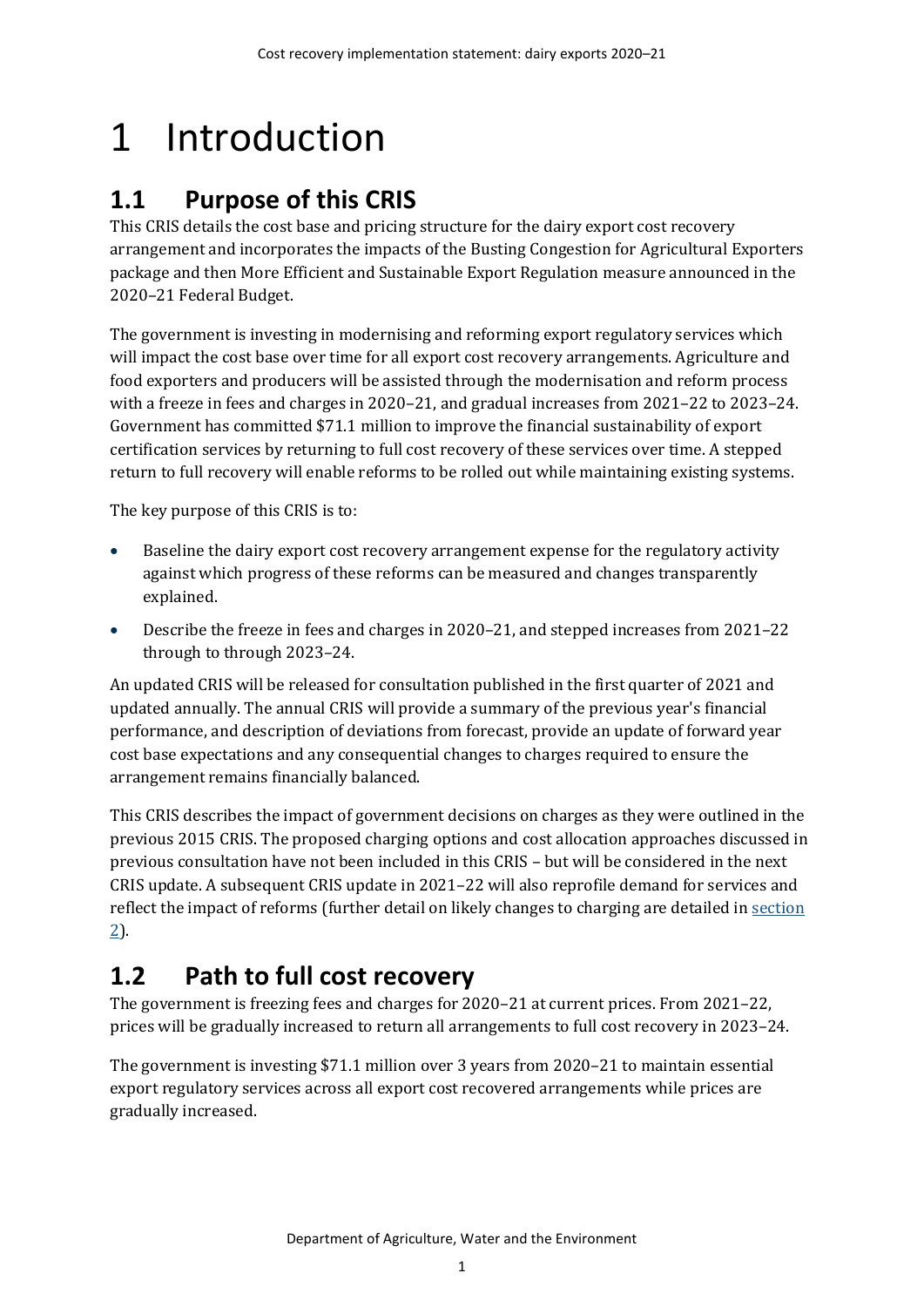This is part of a \$328 million investment over 4 years from 2020–21 that also includes reforms to deliver an estimated annual cost reduction of \$21.4 million from 2023–24 across all export cost recovered arrangements.

The impact of these decisions on dairy export cost recovery from 2020–21 to 2023–24 is shown i[n Table 1.](#page-7-0) The fees and charges are notional only, illustrating the gradual increase of prices supported by the government decisions if no changes are made to the way the department charges for regulatory activity.

Changes to charging will from 1 July 2021 be described in a separate 2021–22 CRIS to be released for public consultation in the first quarter of 2021.

| Charge                                | Unit                          | 2020-21<br>$($)$ | 2021-22<br>$($)$ | 2022-23<br>$($)$ | 2023-24<br>$($)$ |
|---------------------------------------|-------------------------------|------------------|------------------|------------------|------------------|
| <b>Charges</b>                        |                               |                  |                  |                  |                  |
| $Corp/Co$ -op exporting $>=2,000$ tns | Annual                        | 7,729            | 12,021           | 14,212           | 16,299           |
| Corp/Co-op exporting <2,000 tns       | Annual                        | 4,275            | 6,649            | 7,861            | 9,016            |
| Storage establishment - dairy         | Annual                        | 1,820            | 2,831            | 3,347            | 3,838            |
| Document - electronic                 | Per document                  | 15               | 24               | 28               | 32               |
| Registration application              | Per application               | 600              | 934              | 1,104            | 1,266            |
| Fee-for-service                       |                               |                  |                  |                  |                  |
| Audit                                 | Per quarter hour              | 33               | 52               | 61               | 70               |
| Inspection                            | Per quarter hour              | 33               | 52               | 61               | 70               |
| Electronic certificates               | Per document                  | 6                | 10               | 12               | 13               |
| Manual certificates                   | Per document                  | 100              | 156              | 184              | 211              |
| Replacement certificate               | Per document                  | 500              | 778              | 919              | 1,055            |
| Organics <sup>a</sup>                 |                               |                  |                  |                  |                  |
| Organic certifying organisation       | Annual (charged<br>quarterly) | 7,500            | 11,665           | 13,791           | 15,816           |

#### <span id="page-7-0"></span>**Table 1 Dairy fees and charges for 2020–21 and illustrative prices for 2021–22 to 2023–24**

**a** Organic certifiers support a small number of exporters in all of the export arrangements (excluding Live Animal Exports) and therefore the expense has been reflected in each CRIS.

Note: Forward year prices shown are for illustrative purposes only. The 2021–22 CRIS will describe the changes to fees and charges for 2021–22 to 2023–24.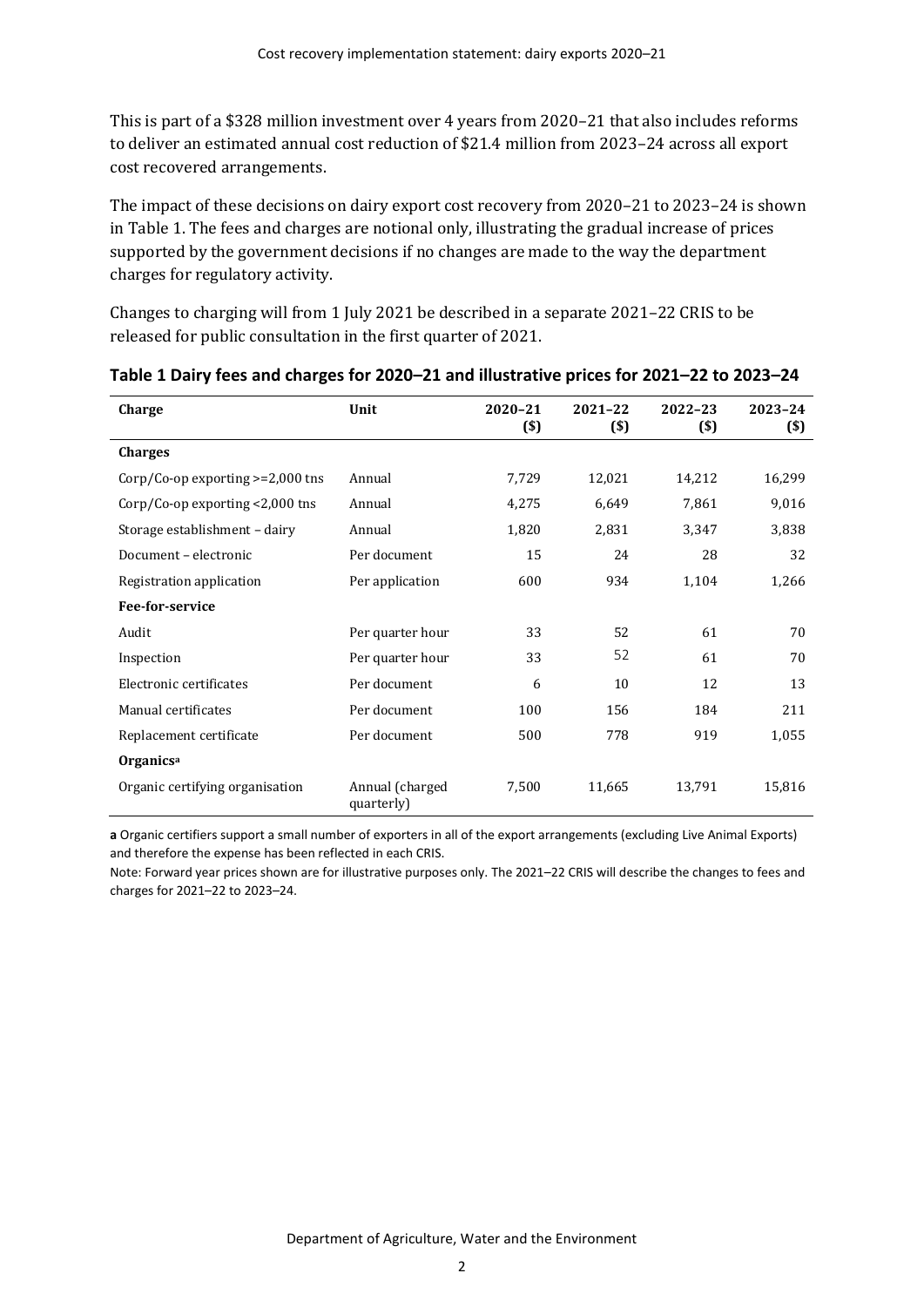# <span id="page-8-0"></span>2 CRIS updates

In accordance with the Australian Government Cost Recovery Guidelines (CRGs), the dairy exports CRIS will be updated annually to report on financial and non-financial performance and revised 4-year forecasts. This annual update will provide an opportunity to measure progress of the reforms as they become quantifiable and to account for any external factors, for example, projected demand for activity.

The department will also report in-year financial performance within the CRIS, periodically reporting performance against the CRIS and explaining any variances. This will provide transparency in reporting for all exporters.

There may be other significant developments warranting a broader review of the cost base or charges. These could include:

- Changes to the regulatory settings of the arrangement, for example through a government policy change or the introduction of new systems or infrastructure.
- Changes to demand for regulatory activity, for example, due to a large part of industry changing its business model or significant change in terms of trade.

Where a CRIS update reveals that the existing fee or charge structure no longer meets the financial or regulatory requirements of the arrangement, the department may propose revised fees and charges. In this circumstance, the CRIS update will be the first step in consultation on changes to prices, followed by opportunities for stakeholder engagement.

This CRIS describes the impact of the busting congestion package has on the dairy export cost recovery arrangement. It does not include the price changes proposed during the 2019–20 consultations.

Changes were proposed during previous industry are expected to feature again in an updated CRIS in the first quarter of 2021. These include:

- Charging a document fee for the assessment of requests to amend or resubmit documents. This charge point would allow us to recover the reasonable costs of exporters amending or re-submitting documents. By recovering these costs and ensuring that those causing this expense are appropriately charged for it, we aim to reduce re-work and incentivise exporters to submit suitably completed documents.
- Charging a single multicommodity standard audit rate across all export cost recovery arrangements to reflect the multiskilled workforce and simplify arrangements for industry.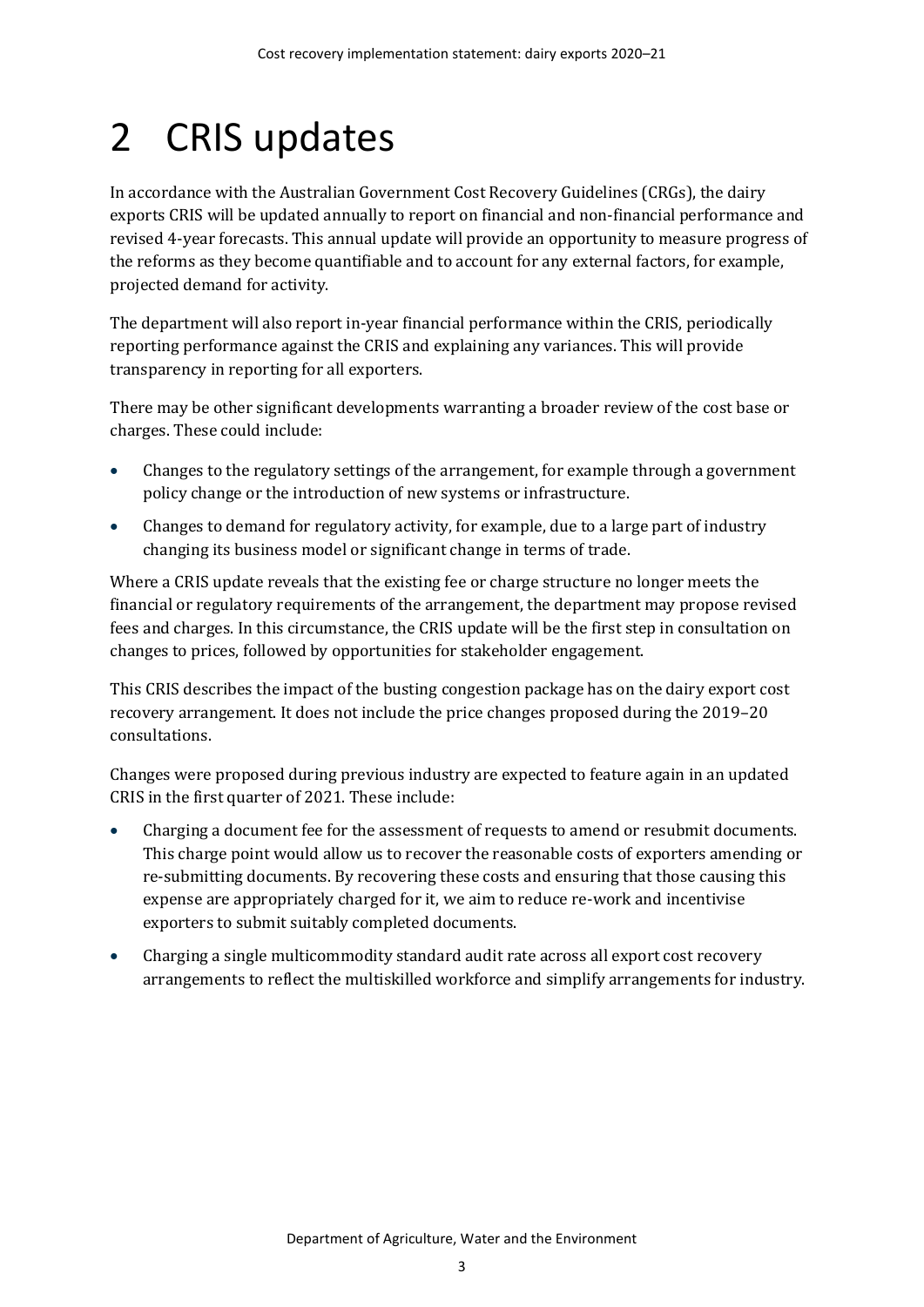# <span id="page-9-0"></span>3 Reforms

# <span id="page-9-1"></span>**3.1 Busting congestion for all agricultural exporters**

The Australian Government announced the Busting Congestion for Agricultural Exporters package in the 2020–21 Budget which includes reforms to slash unnecessary red tape to get products to export markets faster and support jobs in rural and remote Australia.

The package, worth over \$328 million over 4 years from 2020–21, includes the following measures that are relevant to this CRIS.

### **3.1.1 Digital services to take farmers to markets**

The centrepiece of the reform package is the Digital Services to Take Farmers to Markets measure, which will invest \$222 million to modernise Australia's agricultural export systems by slashing red tape and improving regulation and service delivery for our producers and exporters. This measure will transition our systems online and provide a single portal for transactions between exporters and government, streamlining processes for exporters and helping them experience faster and more cost-effective services.

### **3.1.2 Improving regulation post–COVID-19**

The Improving Regulation Post–COVID-19 measure capitalise on new ways of working that were developed during the government's response to COVID-19.

The measure includes:

- Working with trading partners and international standard setting organisations to embed, where appropriate, alternative regulatory approaches such as technology supported auditing, and to promote wider utilisation of e-certification.
- Assignment of dedicated case managers to support new agriculture exporters, including seafood, grains, dairy and NPGs, to allow them to navigate and meet regulatory requirements to get on the front foot to enter markets. Support existing exporters to expand and diversify their market opportunities by assisting them to more easily navigate export regulatory processes for example registration process (\$3.7 million over 2 years).
- Capacity to develop and implement a risk based, targeted, approach to the regulation of the live animal and seafood export industries that supports compliant exporters and focuses on non-compliant operators (\$2.3 million over 2 years). The initiatives will consider increased use of new technologies including for on-vessel audit. Key to the successful deployment of technology will be the collaborative development of feasible options between the department, industry bodies and individual operators.

# <span id="page-9-2"></span>**3.2 Dairy deregulation**

The Dairy Export Assurance Program is an exciting opportunity for the government, state regulatory agencies and industry to co-design a more robust and inclusive regulatory framework for the dairy export industry. The program consists of 3 projects that focus on raising export awareness, reducing regulatory burden and streamlining audit arrangements in the dairy sector.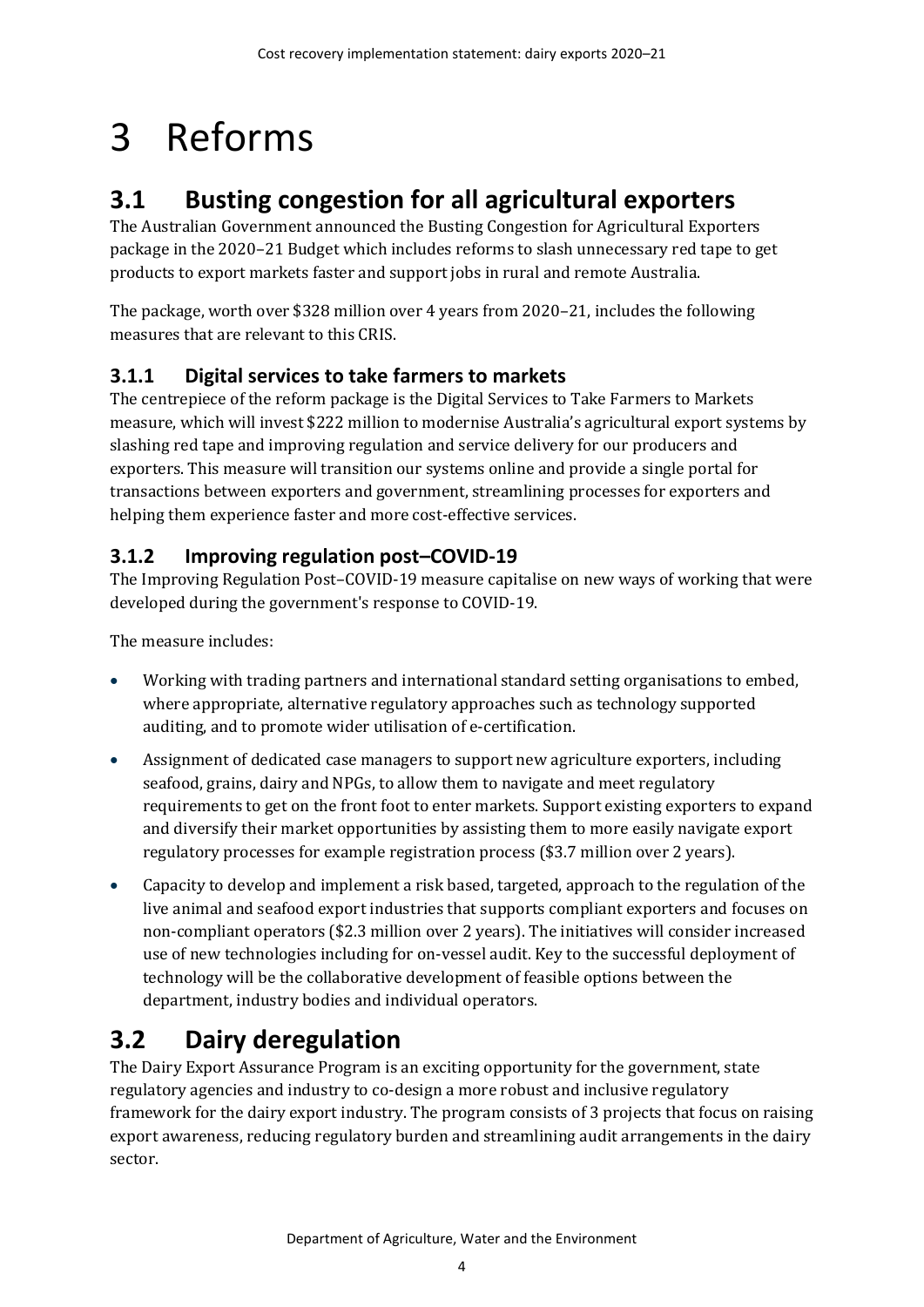This funding is the first major investment into the export sector for over a decade. The government agreed to fund \$12.740 million between 2019–24 with approval for additional \$2.040 million in 2024–25.

The funding will allow the delivery of 3 projects:

- 1) Working with stakeholders to identify regulatory hurdles for domestic dairy manufacturers to become exporters, building a better understanding of how regulators and industry can overcome these hurdles and providing improved clarity around ownership and responsibility within the export system.
- 2) Seeking opportunities to create a more streamlined and aligned regulatory auditing system by working with industry to investigate commercial auditing outcomes and linkages to regulatory requirements.
- 3) Focus on reducing regulatory intervention through the improved use of data and information to better inform risks, targeted audit interventions and regulatory oversight, providing greater focus on problem areas while also rewarding good performance. The project will also work closely with Dairy Food Safety Victoria's RegTech 2022 project and other state regulators to explore the opportunities for using data in food safety assurance.

Cost impacts will be incorporated in updated CRIS as they are identified.

### <span id="page-10-0"></span>**3.3 Dairy arrangement cost base following reforms**

These reforms are an opportunity for government and industry to work in partnership to lower the cost base of export arrangements. While specific savings have not been identified for this arrangement, it is anticipated there will be benefits that may be quantified in the future. This will require an iterative approach to manage of the cost base over the forward estimates. We will work with industry to achieve these outcomes.

[Table 2](#page-10-1) shows the cost base with and without adjustments to expense and forecast revenue for the dairy arrangement and it describes:

- the cost base per the draft CRIS from the 2019–20 consultation
- adjustments to that cost base from the busting congestion package.

#### <span id="page-10-1"></span>**Table 2 Dairy cost base with and without adjustments to expense and expected cost recovered revenue**

| <b>Expense base</b>                                   | Unit | 2020-21   | 2021-22   | 2022-23   | 2023-24   |
|-------------------------------------------------------|------|-----------|-----------|-----------|-----------|
| Expenses - no adjustment                              | \$   | 4,944,407 | 5,035,255 | 5,127,669 | 5,227,726 |
| Total cost reduction from<br>adjustments              | \$   | n/a       | tbd       | tbd       | tbd       |
| Expected expenses after<br>adjustments                | \$   | 4,944,407 | 5,035,255 | 5,127,669 | 5,227,726 |
| Revenue from cost<br>recovered regulatory<br>services | \$   | 2,479,029 | 3,855,568 | 4,558,346 | 5,277,870 |
| Appropriation funding                                 | \$   | 2,465,378 | 1,179,687 | 569,323   | n/a       |
| Total revenues                                        | \$   | 4,944,407 | 5,035,255 | 5,127,669 | 5,277,870 |
| Expenses less revenues                                | \$   |           |           |           | (50, 144) |

Department of Agriculture, Water and the Environment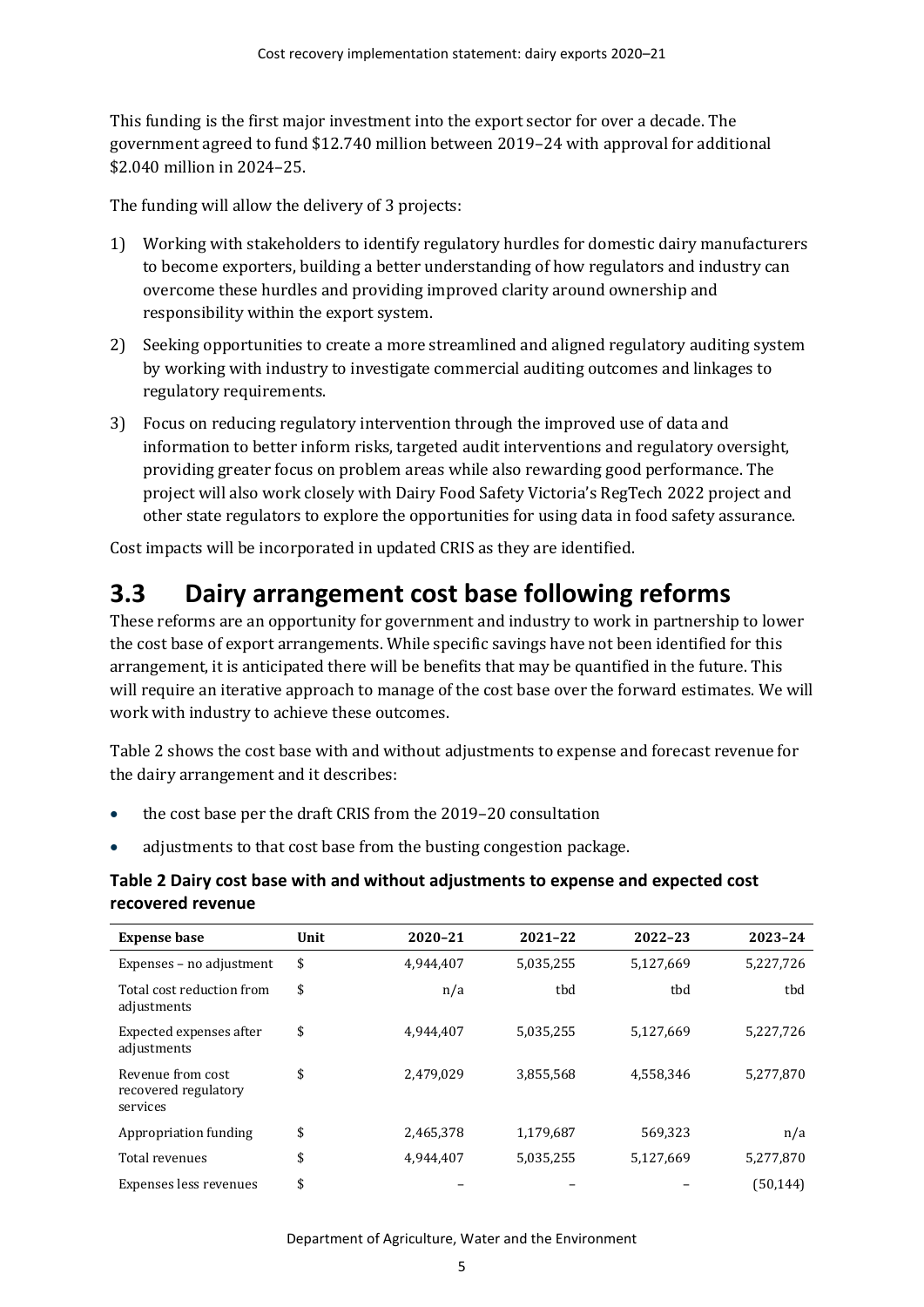| <b>Expense base</b>                       | Unit | 2020-21 | 2021-22 | 2022-23 | 2023-24 |
|-------------------------------------------|------|---------|---------|---------|---------|
| Appropriation funding as<br>% of expenses | $\%$ | 50      | 23      |         | n/a     |

**n/a** Not applicable. **tbd** To be determined.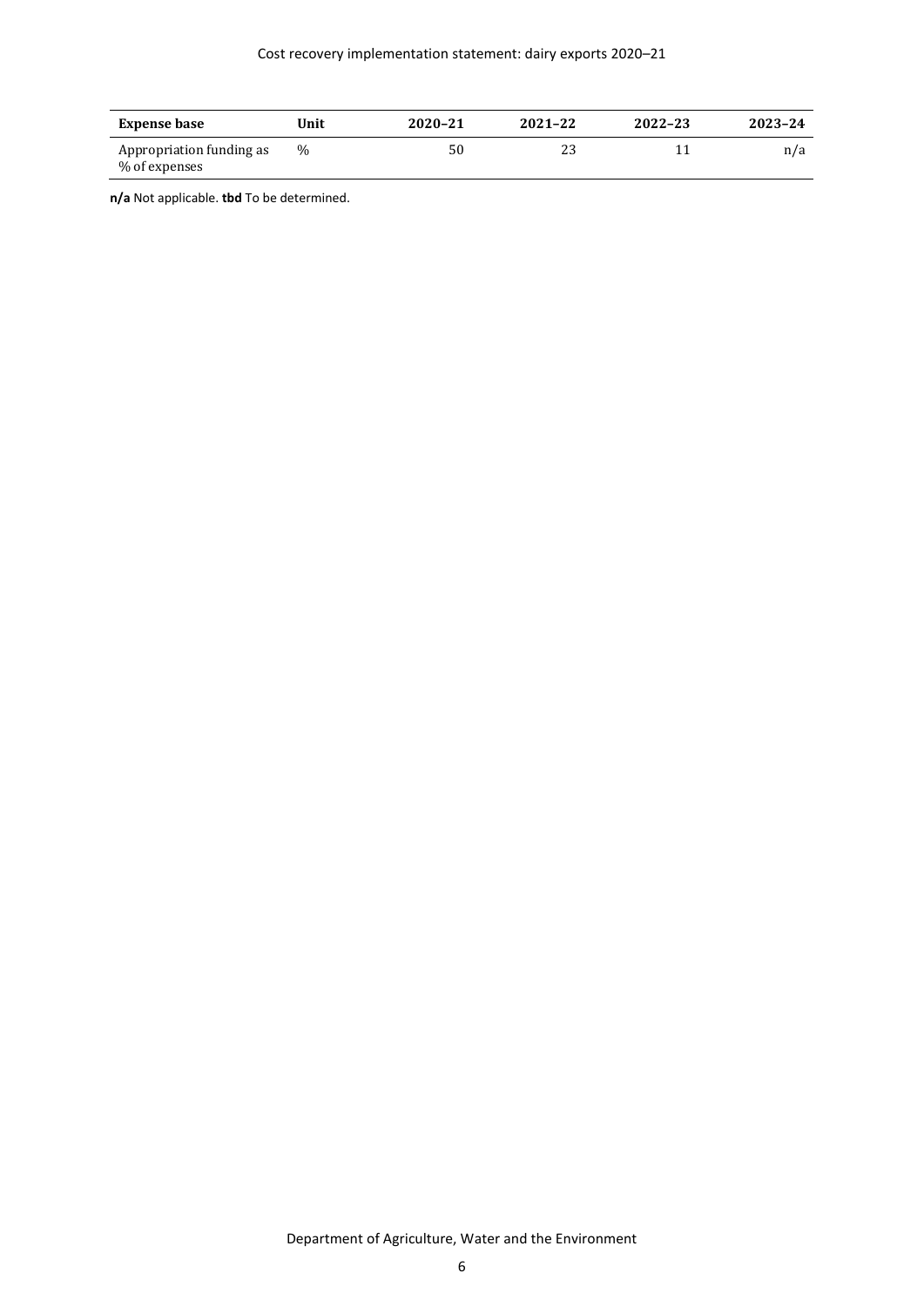# <span id="page-12-0"></span>4 Policy and statutory authority to cost recover

Under the Australian Government charging framework (charging framework), cost recovery requires both policy approval and statutory authority. The following sections provide information on government approval of regulatory charging for export regulatory activities and the legislation that enables the department to collect fees and charges.

## <span id="page-12-1"></span>**4.1 Description of the regulatory activity**

Agriculture, food and fibre exports are regulated in accordance with *Export Control Act 1982* and associated legislative framework (for more information see [section 4.4\)](#page-13-1).

To certify a product's compliance with Australia's export requirements and the importing country requirements, we undertake a range of activities, including:

- Developing, implementing and monitoring of operational policy and systems that ensure compliance with Australian export controls and any importing country requirements. These activities serve to maintain the eligibility of commodities for export from Australia and to protect and promote Australia's reputation for premium agricultural goods, while maintaining existing and seeking increased market access opportunities.
- Providing inspection, auditing, and enforcement activities to ensure that the production, storage, handling and transportation of dairy products intended for export comply with the conditions of the Australian export controls and any additional requirements imposed by an importing country.
- Issuing permits, export certification and other documentation necessary to confirm compliance with the Australian export controls and any additional importing country requirements.
- Managing quota allocation and quota certification to enable exporters to access tariff rate concessions offered under trade agreements.
- Providing support through our overseas counsellors relating to detained consignments, government certification and other issues which result in goods being held at the border.
- Providing scientific and technical advice to improve, maintain or restore market access and to demonstrate adherence to export requirements.
- Enforcing regulation of certified organic goods exported from Australia.

For more information, se[e Export goods controlled by the department.](https://www.agriculture.gov.au/export/controlled-goods)

## <span id="page-12-2"></span>**4.2 Why cost recovery is appropriate**

Cost recovery (regulatory charging) falls within the Australian Government's broader charging framework. Other charges in this framework include commercial charges and resource charges. The type of charge is determined by the characteristics of the activities as described in the charging framework. This provides the overarching framework under which government entities must design, implement and review cost recovery.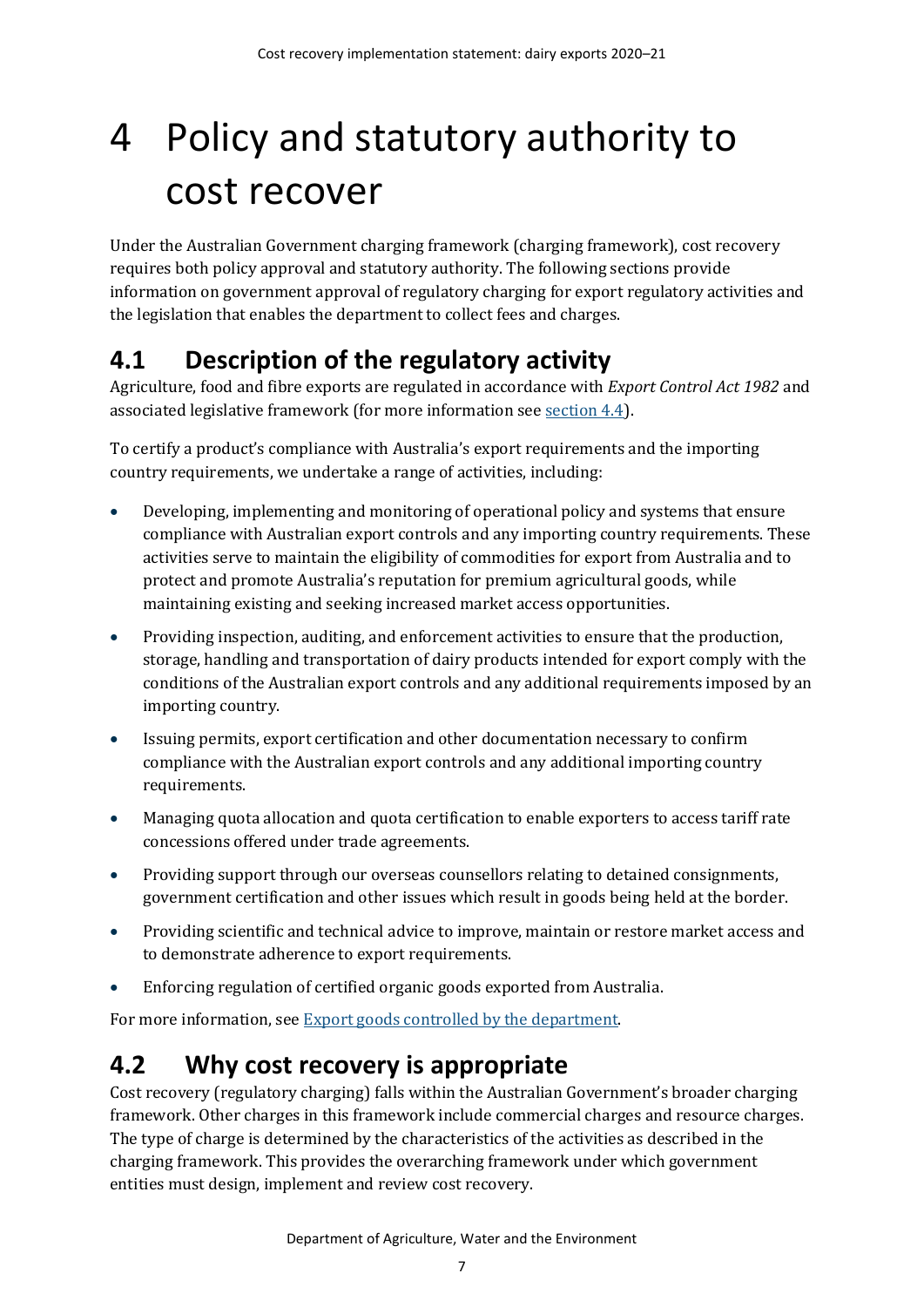Under the charging framework regulatory charging is appropriate because export regulatory activity is provided to a clearly identifiable group – individuals and organisations that participate in the agriculture, food and fibre export supply chain.

There are additional benefits to funding export regulation through regulatory charging. When a business pays for the activities it receives, the government has an obligation to justify the prices it charges. Regulatory charging also raises awareness of regulated entities of how much a regulated activity costs.

For these reasons, the government has determined regulatory charging to be the most appropriate mechanism for funding export regulatory activity. We have reviewed regulatory charging of export regulatory activities, consistent with the charging framework.

# <span id="page-13-0"></span>**4.3 Government policy approval to cost recover the regulatory activity**

Policy authority for regulatory charging for export regulatory activities was reaffirmed in the 2020–21 Budget when the government announced the Busting Congestion for Agricultural Exporters package. The package sets out a period of partial cost recovery from 2020–21 to 2023–24 before a return to full cost recovery by 2023–24, while a series of reforms to improve efficiency and lower costs are implemented.

## <span id="page-13-1"></span>**4.4 Statutory authority to charge**

Fees and levies for export regulatory activities are recovered under separate statutory authority.

### **4.4.1 Cost recovery fees**

Section 25 of the *Export Control Act 1982* provides the power to impose fees in relation to a range of export activities and with administering certain quotas. The specific amounts are set out in the Export Control (Fees) Order 2015.

The *Australian Meat and Live-stock Industry Act 1997* and subordinate legislation provides the power to impose fees in relation to an application for an export meat licence.

Amendments to, or new, subordinate legislation provide authority for the fees detailed in this CRIS to be established. These and other delegated instruments include descriptions of the charging points.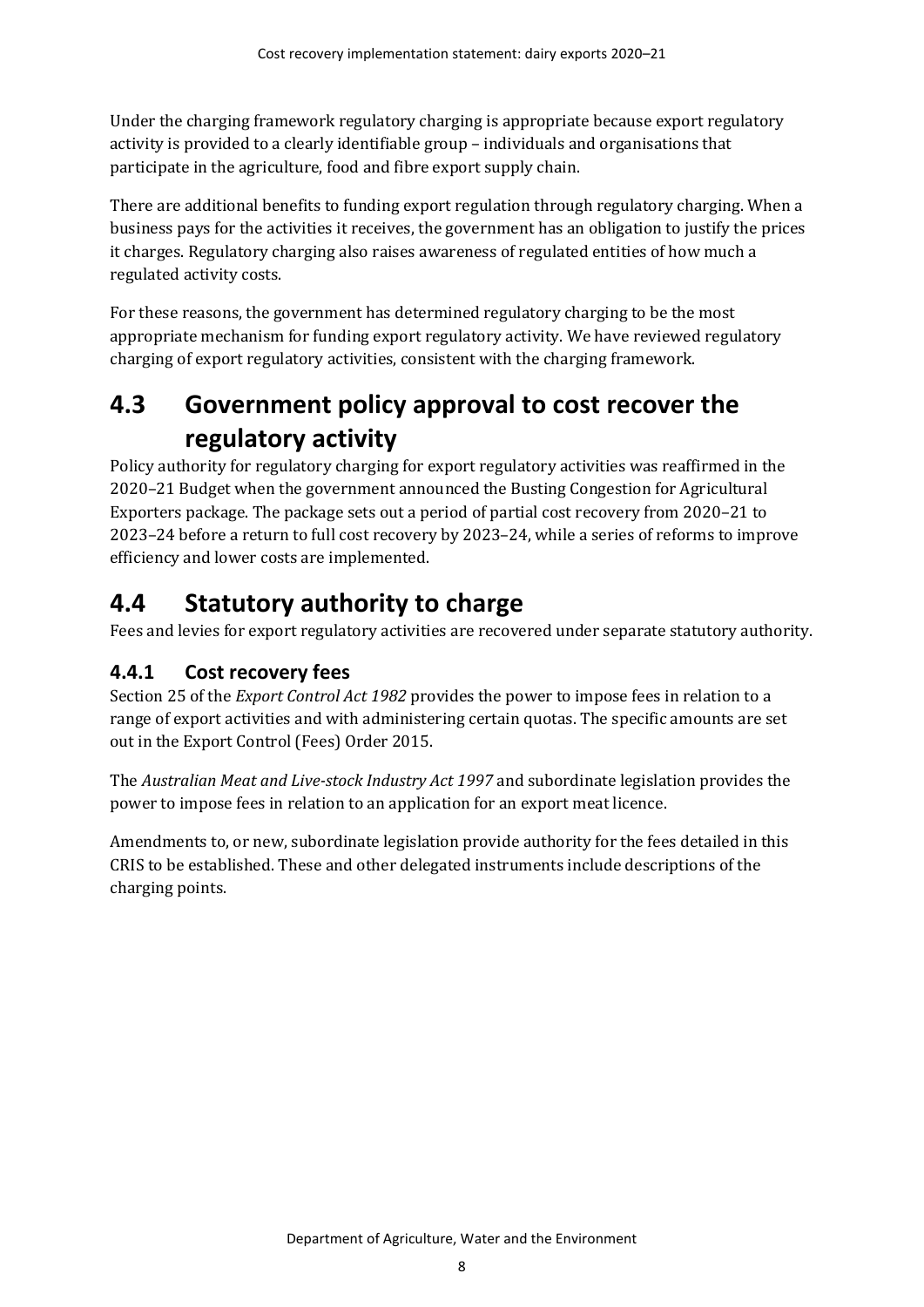#### **4.4.2 Cost recovery levies**

Cost recovery levies as described in the Australian Government Cost Recovery Guidelines (CRGs) are implemented for export regulatory activity through charging legislation. The following Acts and subordinate legislation include descriptions of the charging points:

- *Export Charges (Collections) Act 2015*
- *Export Charges (Imposition Customs) Act 2015*
- *Export Charges (Imposition Excise) Act 2015*
- *Export Charges (Imposition General) Act 2015*
- Export Charges (Imposition General) Regulation 2015
- Export Charges (Imposition Customs) Regulation 2015
- Export Control (Fees) Order 2015

#### **4.4.3 New legislative framework**

The *Export Control Act 2020* commences 28 March 2021, consolidating export functions from the *Export Control Act 1982* and *Australian Meat and Live-stock Industry Act 1997* into a new legislative framework. The new legislative framework will be more relevant, responsive, and efficient for exporters, farmers and other primary producers. The export framework will continue to provide strong regulation, while removing duplication and ensuring consistency across commodities where possible. The new legislation supports existing policy, while providing flexibility for different approaches to the regulation of exports in the future.

No changes to the cost base have been identified at this time because of the implementation of the new legislative framework, but changes to our regulatory approach could affect cost recovery. Any impacts will be reviewed when or if changes are implemented and incorporated in an updated CRIS as appropriate.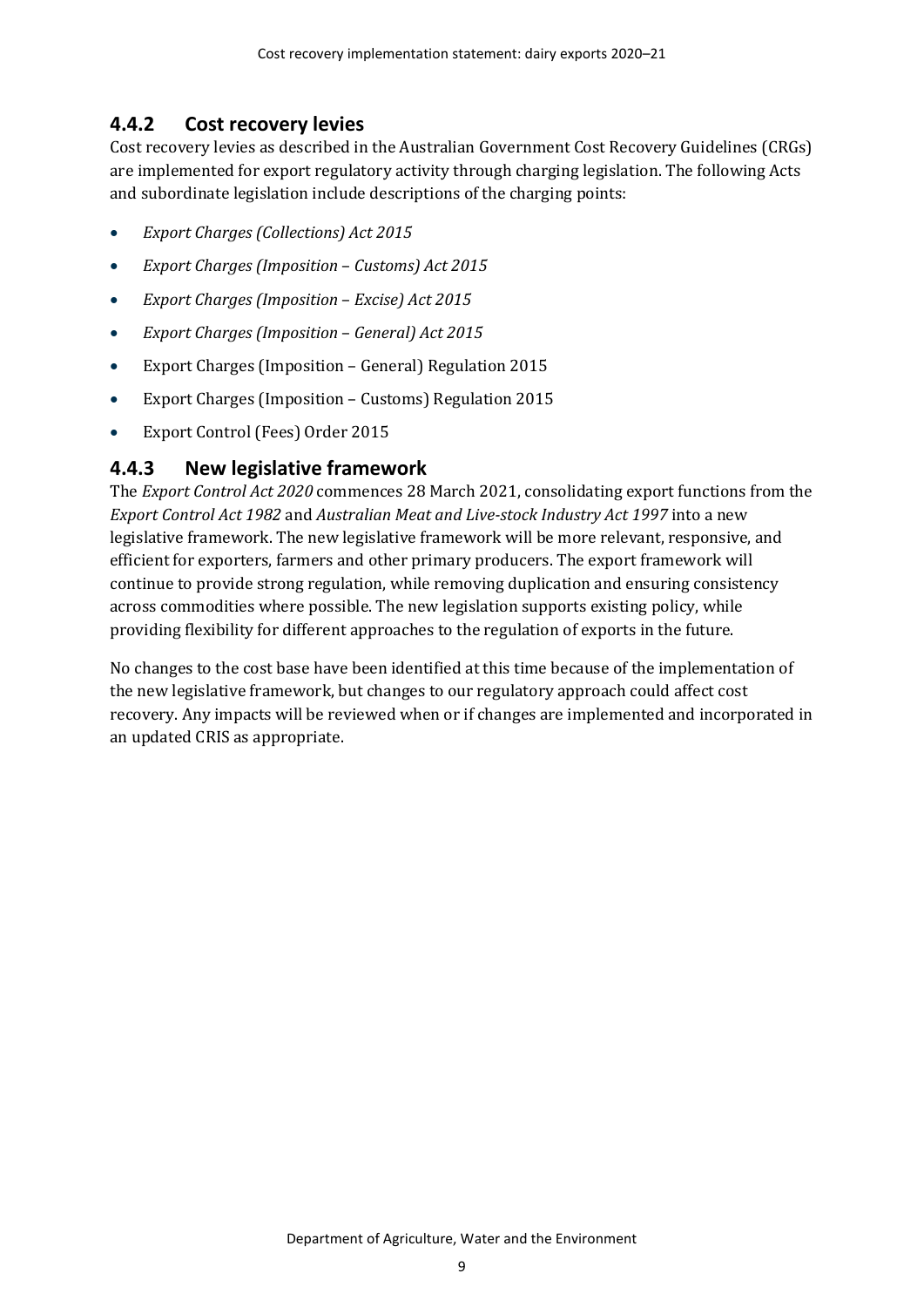# <span id="page-15-0"></span>5 Cost recovery model

## <span id="page-15-1"></span>**5.1 Outputs and business processes of the regulatory charging activity**

The key policy objectives for our cost recovery arrangements are to:

- safeguard Australia's animal and plant health status to maintain overseas markets and protect the economy and environment from the impact of exotic pests and diseases, through risk assessment, inspection and certification, and the implementation of emergency response arrangements for Australian agricultural, food and fibre industries.
- Support more sustainable, productive, internationally competitive and profitable Australian agricultural, food and fibre industries through policies and initiatives that promote better resource management practices, innovation, self-reliance and improved market access.

Our cost recovery arrangements describe how we use resources (such as people, IT, property and equipment) to undertake business processes (regulatory activities), which enable us to provide outputs that meet our policy objectives [\(Figure 2\)](#page-15-2).

| <b>Resources</b>                                                                                                                                                                                                                                               | <b>Business processes</b><br>(regulatory activity)                                                                                                                                                                                                                                                                                          | <b>Outputs</b>                                                                                                                 |
|----------------------------------------------------------------------------------------------------------------------------------------------------------------------------------------------------------------------------------------------------------------|---------------------------------------------------------------------------------------------------------------------------------------------------------------------------------------------------------------------------------------------------------------------------------------------------------------------------------------------|--------------------------------------------------------------------------------------------------------------------------------|
| • Human resources<br>• Information system<br>resources<br>• Properties<br>• Equipment<br>• Telecommunication systems<br>• Other tangible resources<br>such as fleet vehicles and<br>equipment<br>• Other intangible resources<br>such as intellectual property | • Workforce and business<br>management<br>• Business systems<br>administration<br>• Stakeholder engagement<br>• Policy and instructional<br>material<br>• Business improvement<br>• Risk management<br>• Verification<br>• Incident management<br>• Investigation support<br>• Corrective action<br>• Inspection<br>• Assessment<br>• Audit | • Annual registration<br>• Export documentation<br>$\cdot$ Licence<br>• Application<br>• Inspection<br>• Assessment<br>• Audit |

#### <span id="page-15-2"></span>**Figure 2 Outputs and business processes of our regulatory charging activity**

The processes listed in [Figure 2](#page-15-2) are described in  $\Delta$  Appendix  $\Delta$  and are grouped into 4 categories of activities:

- 1) Program management and administration administrative activities that support and deliver our export regulatory activity commitments.
- 2) Assurance activities that mitigate risks to collective user groups by assessing departmental controls of systems and processes to ensure they operate in accordance with their intended design.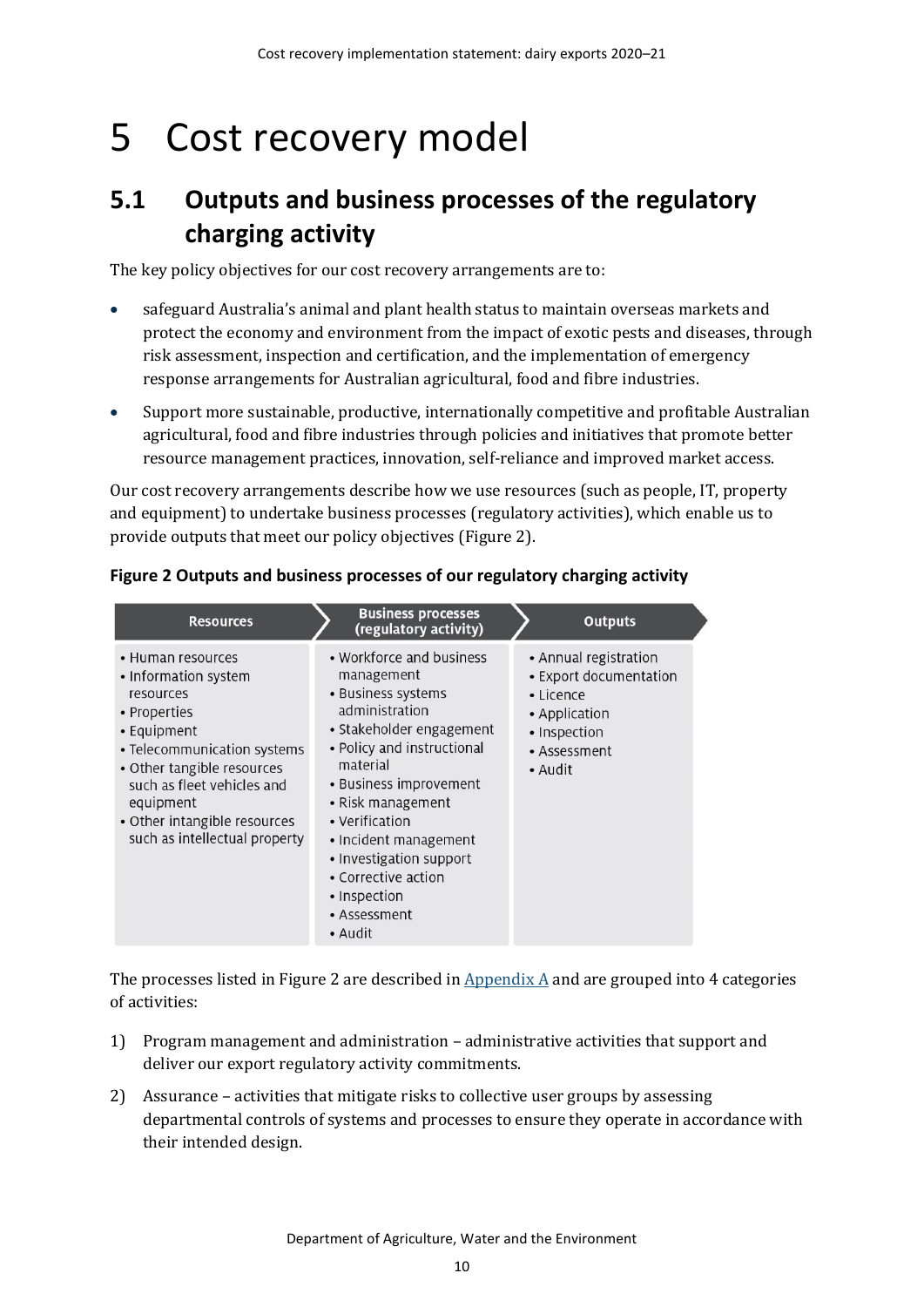- 3) Incident management activities that respond to incidents concerning alleged breaches of Australian regulation or international import conditions.
- 4) Intervention activities provided directly to an individual, business or organisation to meet export regulatory activity requirements.

# <span id="page-16-0"></span>**5.2 Costs of regulatory charging activity**

### **5.2.1 Cost allocation process**

To determine the cost of regulatory activities, we use an activity-based costing (ABC) system. The ABC cost allocation methodology reflects costs incurred through usage of regulatory activities, providing a transparent allocation of costs while also being efficient and effective to administer.

The 2 expense categories are:

- 1) direct expenses these can be directly attributed to the provision of an activity, for example, inspections. They comprise of staff salaries and supplier costs including direct capital expenses.
- 2) indirect expenses these are not directly linked to an activity provided by us. Indirect expenses include corporate employee salaries and overheads such as information technology, finance, human resources costs, and indirect capital expenses.

The cost allocation process apportions the costs of support functions (indirect expense) and direct expense to the processes/activities defined in  $Appendix A$ . We include indirect expenses in the cost base to reflect the systems and processes that exist to help with efficient administration, which the cost-recovered arrangements benefit from. This is the same methodology employed for allocation of indirect costs to appropriated activities, in line with our cost allocation policy.

The ABC system allocates costs in a staged approach:

- 1) Indirect costs such as property, finance, information technology, human resources and divisional executives are allocated to direct cost centres using a cost driver which estimates the relative usage of each of the corporate services. Cost drivers for corporate services include:
	- a) Workpoints distributes costs based on space occupied, with the workpoint count reflecting the space where a person may be able to work.
	- b) FTE distributes costs based on each programme's full-time equivalent staff numbers.
	- c) PC count/IT assets distributes costs based on the number of IT assets in a program.
	- d) Transactions distributes costs based on the number of transactions incurred over a period. This driver is used to allocate expenses related to the functions of accounts receivable and accounts payable.
	- e) Headcount allocates costs based on the number of staff that a program area has as a proportion of the number of staff that are on the department's total staff.
	- f) Custom drivers allocate costs to specific cost centres, primarily based on usage for shared program resources.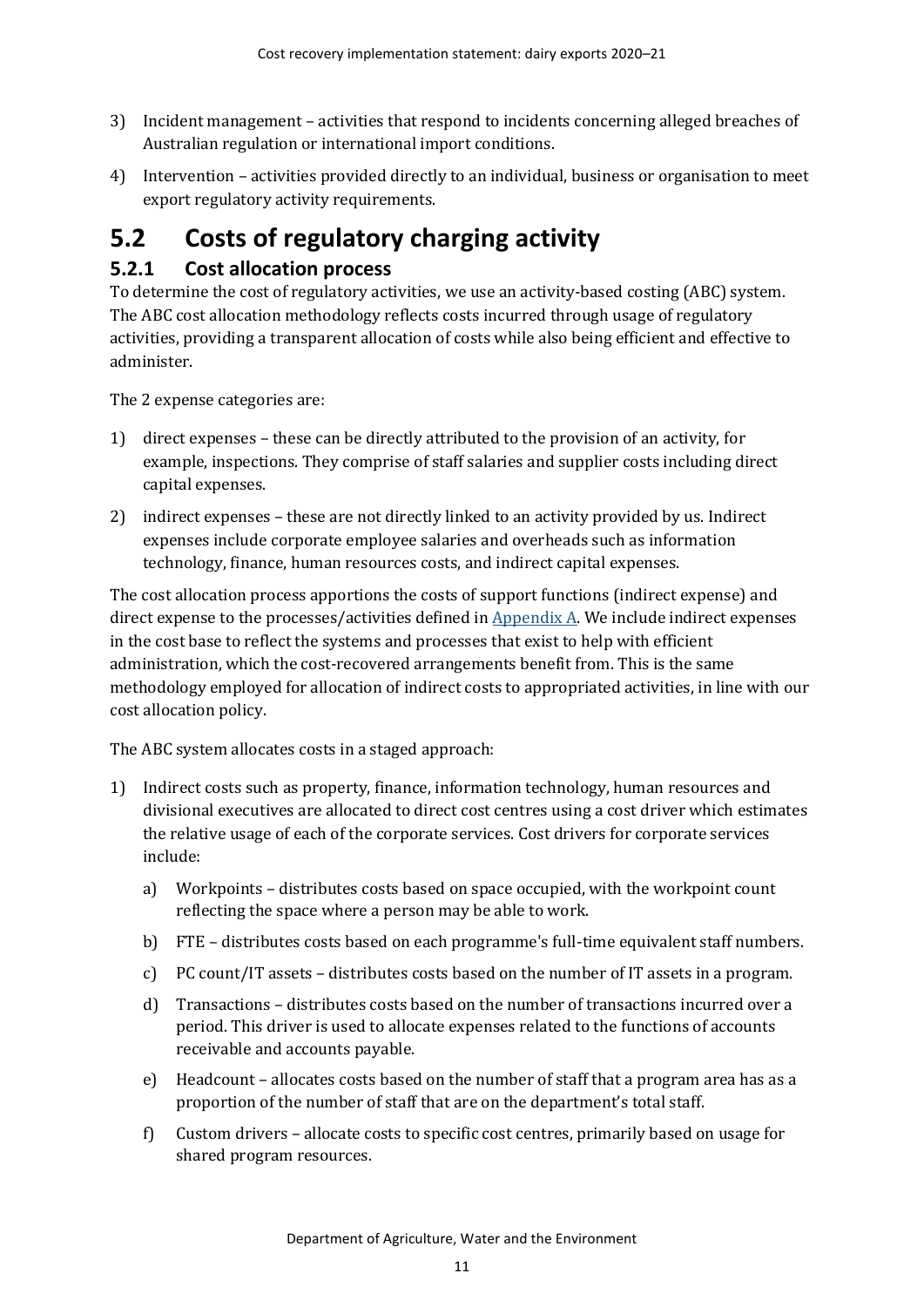- 2) Cost drivers are reviewed on an annual basis, or as required. Changes to cost drivers are substantiated through effort or other data.
- 3) Direct costs (including the indirect costs allocated in step 1) are allocated to the activity and cost-recovered arrangements that best reflects the activity undertaken. Time recording systems allow the accurate allocation of effort to specific activities and arrangements, particularly to intervention activities.
- 4) The primary variable used in the allocation of costs to activities is effort. As a result, cost estimates vary with changes in activity. If actual activity levels change during a financial year, the costs allocated to arrangements would require adjustment to align with that effort. We monitor this throughout the year and adjust where necessary.
- 5) For example, food safety auditors undertake audits across multiple arrangements. We forecast the number of audits and average time for an audit for each arrangement. The associated costs are allocated to the arrangements and audit function based on total audit hours.
- 6) Activity/arrangement costs (from step 2) are allocated to charge points which identifies the cost associated with that charge. We use a combination of cost recovery fees and charges. [Figure 3](#page-17-0) shows how we categorise cost-recovered levy and fee activities and outputs.

| Program management<br>and administration    | <b>Assurance</b>                          | Incident<br>management |  |
|---------------------------------------------|-------------------------------------------|------------------------|--|
| Workforce and<br>business management        | Risk management                           | Incident management    |  |
| <b>Business systems</b><br>administration   |                                           |                        |  |
| Stakeholder engagement                      | Verification                              | Investigation support  |  |
| Policy and<br><b>Instructional Material</b> |                                           |                        |  |
| <b>Business improvement</b>                 | Surveillance                              | Corrective action      |  |
|                                             | <b>LEVY-RELATED OUTPUTS</b>               |                        |  |
| <b>Annual</b><br>registration               | <b>Export</b><br>Licence<br>documentation | <b>Application</b>     |  |
|                                             |                                           |                        |  |
|                                             | <b>FEE-RELATED ACTIVITIES</b>             |                        |  |

#### <span id="page-17-0"></span>**Figure 3 Categories of activities**

|                                                                 | <b>FEE-RELATED ACTIVITIES</b> |                                                      |
|-----------------------------------------------------------------|-------------------------------|------------------------------------------------------|
|                                                                 | Intervention                  |                                                      |
| Assessment                                                      | Inspection                    | Husbandry                                            |
| Issue approval<br>and certification                             | Treatment                     | Audit                                                |
|                                                                 | <b>FEE-RELATED OUTPUTS</b>    |                                                      |
| <b>Issue approval</b><br><b>Assessment</b><br>and certification | <b>Inspection</b>             | <b>Husbandry</b><br><b>Treatment</b><br><b>Audit</b> |

Department of Agriculture, Water and the Environment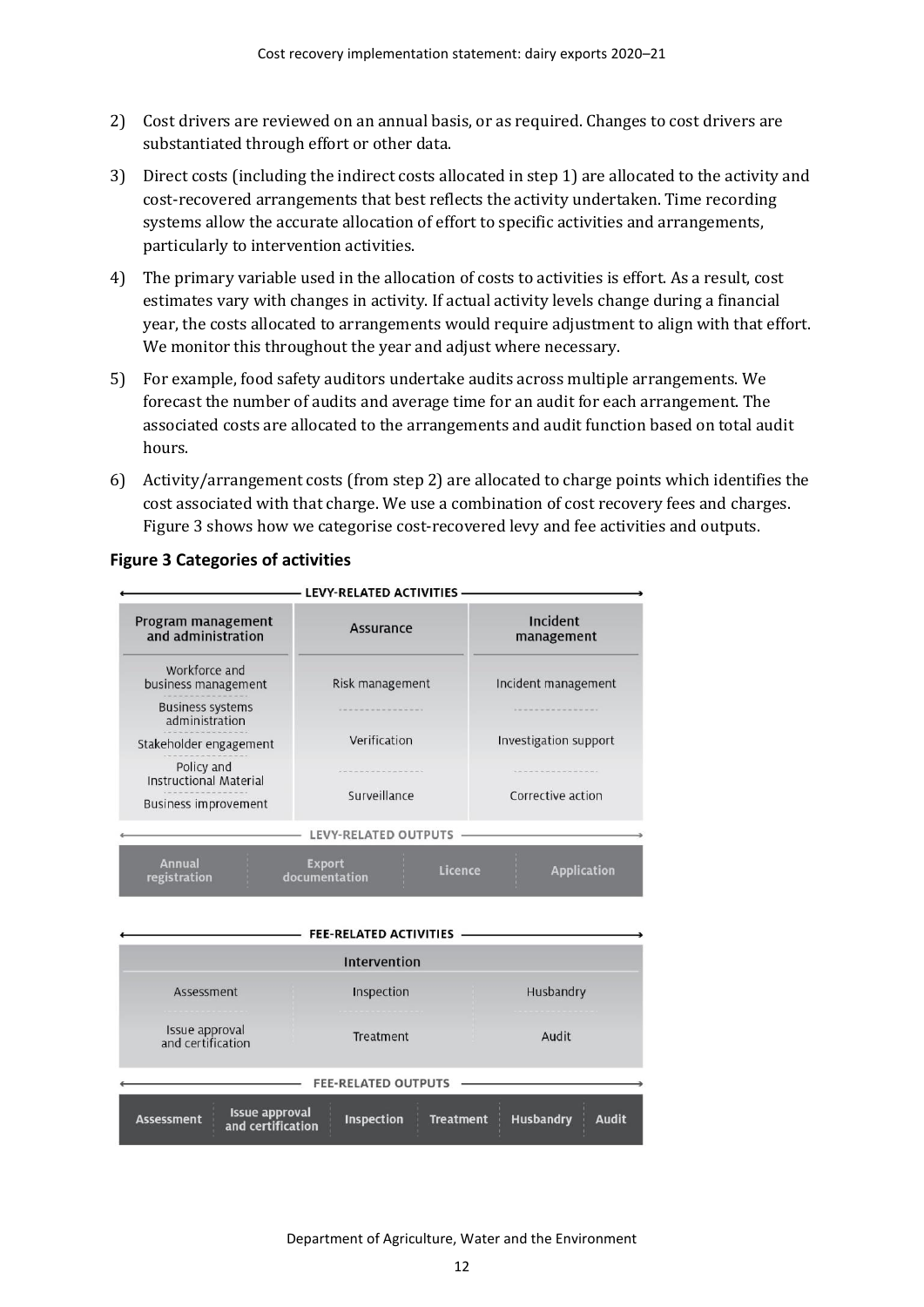# <span id="page-18-0"></span>6 Stakeholder engagement

Stakeholder engagement plays an important role in the development and management of cost recovery arrangements. Our stakeholders have a unique insight into how our regulatory activities impact on their business and help us design efficient cost recovery frameworks for these activities.

This CRIS explains the decisions taken by government and financial outcomes of the measures in the busting congestion package. No changes to fees and charges apply in 2020–21. However, we note you may want to make comment in relation to this CRIS. If you are interested, we ask that you register your interest to participate in our upcoming consultation and in receiving further information and invites to future opportunities to engage.

You are also welcome to make comments on our **Have Your Say page. Any comments you make** will be addressed as part of the consultation process scheduled to take place in early 2021 on the proposed 2021–22 CRIS.

Stakeholder engagement on the development and implementation of reforms from 2021–22 through to 2023–24 will take place over the course of the annual CRIS update cycle, beginning in February 2021. For further information on the package se[e Busting Congestion for Agricultural](https://minister.awe.gov.au/littleproud/media-releases/budget-2020-21-backing-farmers-supporting-disaster-recovery-protecting-australians)  [Exporters.](https://minister.awe.gov.au/littleproud/media-releases/budget-2020-21-backing-farmers-supporting-disaster-recovery-protecting-australians)

### <span id="page-18-1"></span>**6.1 Industry engagement**

The department has been reviewing the CRIS since 2018–19 including public consultation on a draft in 2019–20. The department has established industry consultative committees to represent industry views in relation to food exports and we consult with these committees on a number of different activities. In developing this CRIS, we have consulted with the:

• Dairy Export Industry Consultative Committee through the Dairy Export Cost Recovery Charging Committee (DECRCC).

Throughout the development of this CRIS, consultative groups have been given detailed information on:

- the cost base
- the volume of activities
- the proposed fee and levy structure
- the proposed rates of the fees and charges.

The industry consultative committees have indicated a strong view that we must remain committed to continual improvement and the realisation of efficiencies from a number of reform activities we currently have underway.

We consulted widely on the development of a draft CRIS during 2019–20, including through engagement with key stakeholders, a public submission process and face-to-face meetings with stakeholders. For a detailed summary of dairy stakeholder feedback se[e Appendix B.](#page-32-0)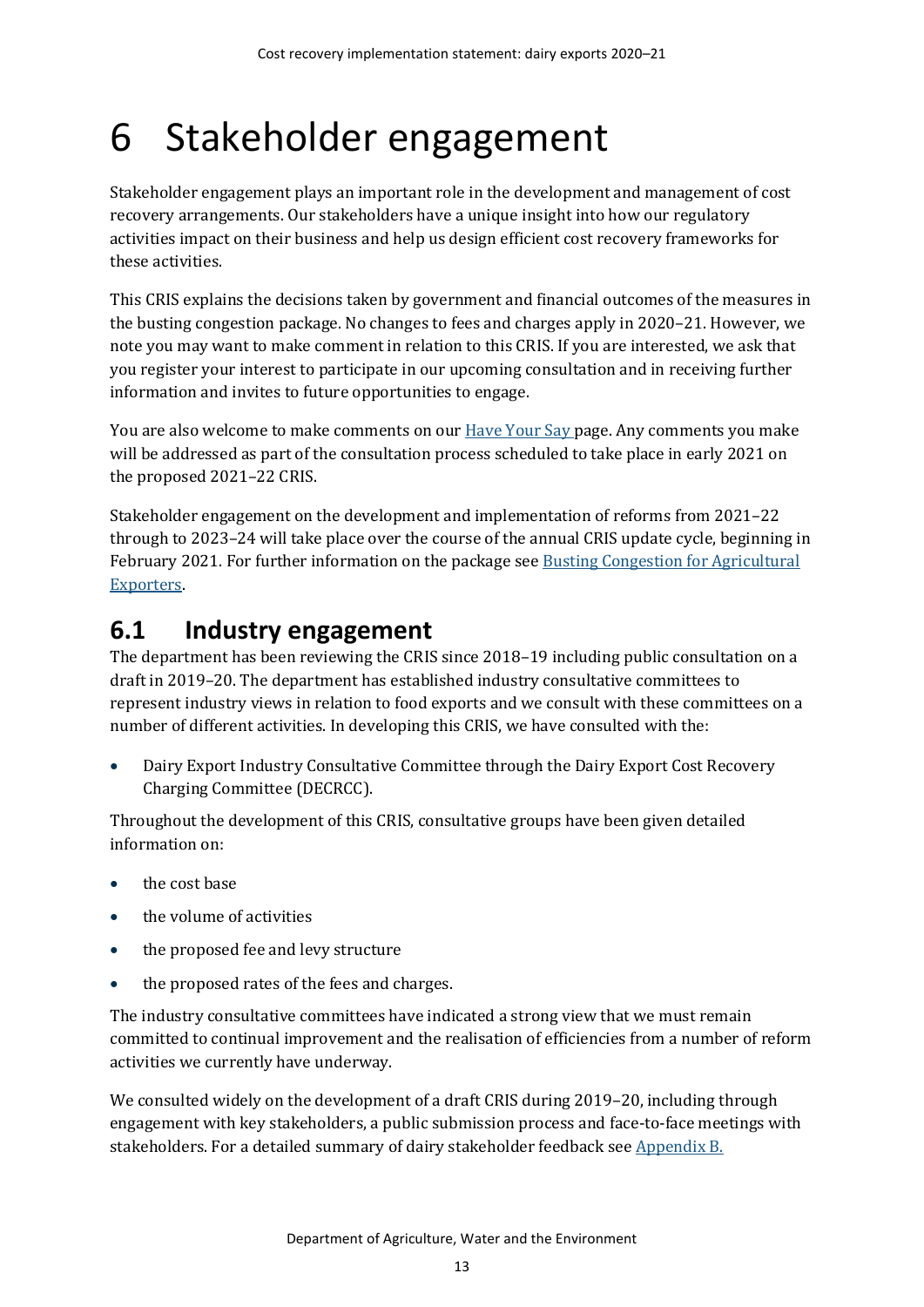In addition to feedback from industry, the department also commissioned an independent review of the efficiency and effectiveness of the department's delivery of export regulatory services. The independent review and the department's response have now been finalised and are available a[t Independent review of the cost of export certification.](https://www.agriculture.gov.au/fees/cost-recovery/independent-review-cost-export-certification) The independent review was largely conducted as a survey of both internal and external stakeholders.

The independent review was delivered to the department in March 2020. The review found the department's staff to be committed and passionate, working diligently to achieve positive outcomes for industry. It also found that external stakeholders were somewhat satisfied with the department's services and that overarching export market and legislative objectives were often met. A range of recommendations were made to improve efficiency and effectiveness, with each requiring an investment of resources, effort, funding and time to fully implement.

Key messages from stakeholders and the review were:

- Industry wants the department to work to create efficiencies to lower costs.
- Antiquated systems were impeding efficient processing of export consignments.
- The department needed to focus on improvements while still delivering routine regulatory activities.
- Smaller exporters are finding it difficult to enter and compete on the global market without assistance from the government.
- Industry predict increases could cause significant hardships for producers and exporters who are recovering from a period of severe drought and natural disasters.
- If prices need to rise, they should do so in a stepped way, to prevent shocks to business.

Since release of the draft CRIS for public consultation in October 2019, the new Department of Agriculture, Water and the Environment was created in February 2020 through a machinery of government change. As part of this change the department undertook an internal 'Future Department Review' to identify how to maximise the capability of the new department and fully realise the opportunities it presents. A subsequent change process is now underway.

#### **6.1.1 Dairy exports stakeholder engagement**

Dairy industry members were primarily consulted through the DECRCC. Key topics covered through the consultation process included: past financial performance; cost base and pricing structure; and the cost recovery reserve and use of remissions. Key points discussed in this section.

#### **Past financial performance**

- We provided additional information requested by industry on the key drivers for the financial position of the dairy export cost recovery arrangement, including information on increased expenses and lower than forecast revenue leading to a deficit position.
- We provided a breakdown of the increases in the cost base since 2014–15. Key changes in the cost base related to the expanded cost base (2018–19 Budget measure) and additional workload for the inclusion of additional function and audit responsibility.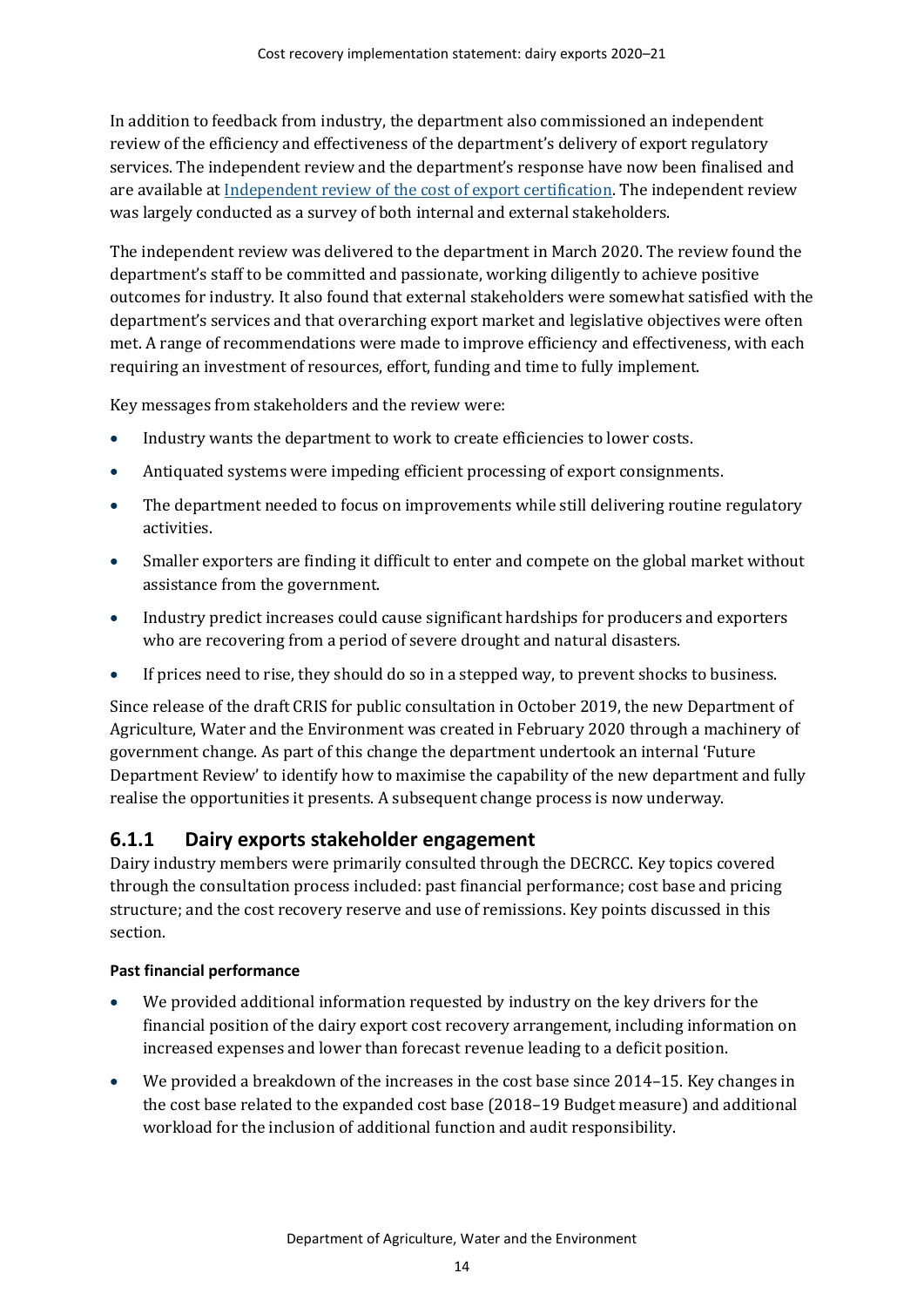#### **Cost base and pricing structure**

- Industry noted that the cumulative impact of the cost base increases have resulted in the cost base doubling since 2014–15.
- Industry noted that the primary principle for pricing structure design should be 'user-pays', where those who incur the costs are those that pay.
- They also expressed objections and concerns around the expansion of the cost recovery base.

#### **Cost recovery reserve and use of remissions**

• Industry noted the shift from a historically positive balance to the current deficit position and sought further consideration of the cost recovery reserve balance policy and use of remissions to assist to manage the reserve balance to minimise the impact of price or volume shifts.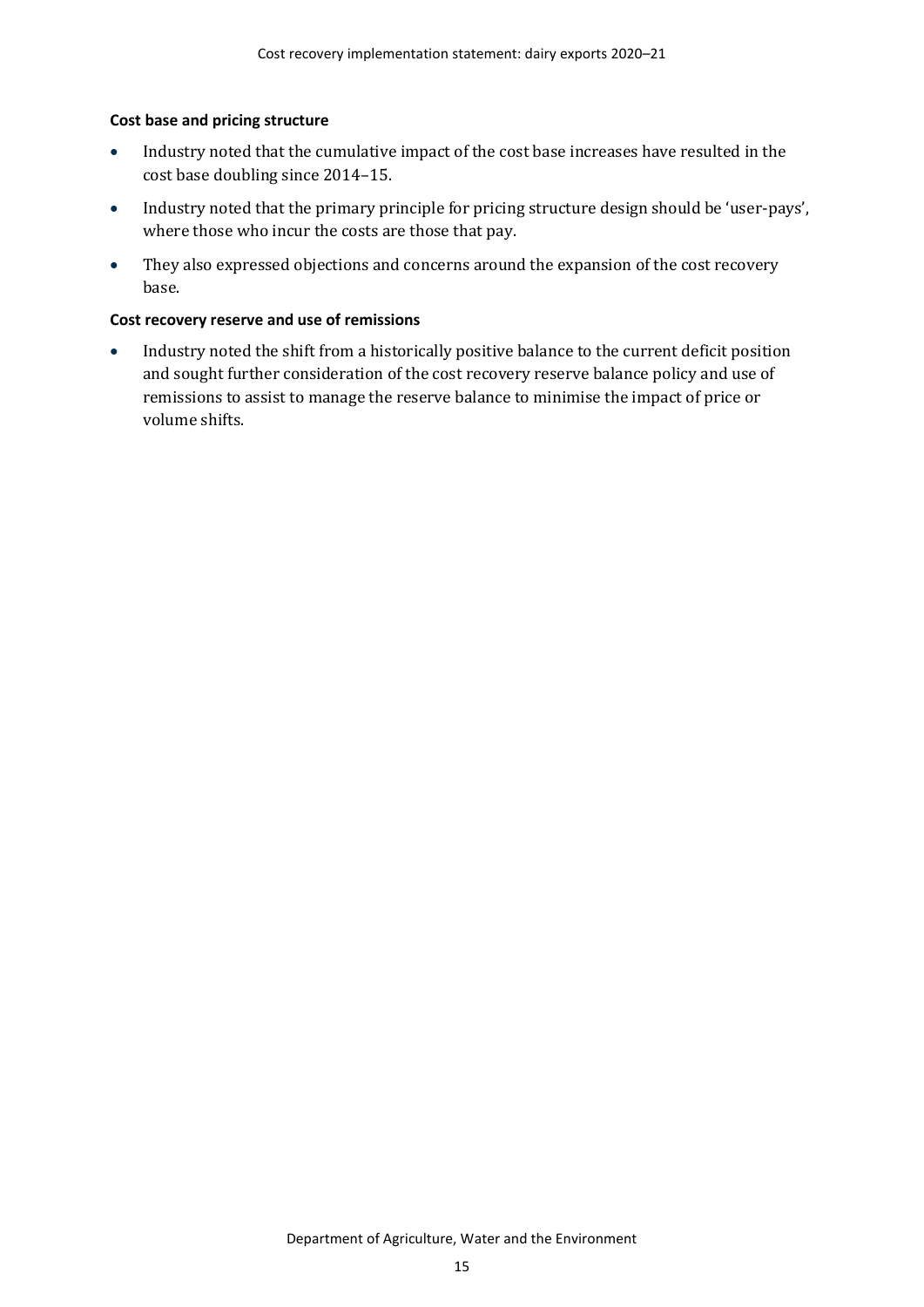# <span id="page-21-0"></span>7 Cost recovery arrangement for dairy exports

This section describes the dairy export cost recovery arrangement cost base as well as additional financial information associated with inspection and certification activities.

## <span id="page-21-1"></span>**7.1 Design of cost-recovered charges**

There are no changes to the existing dairy cost recovery charging structure in this CRIS. We will consult on any adjustments to the charging structure in a revised CRIS prior to implementing updated fees and charges from 1 July 2021.

Dairy exports are forecast to be steady over the next 4 years.

# <span id="page-21-2"></span>**7.2 Cost base**

[Table 3](#page-22-0) shows the dairy arrangement cost base for 2020–21. [Table 4](#page-22-1) provides a breakdown of expenses of the dairy export cost recovery arrangement (2020–21).

A detailed description of cost activities is provided a[t Appendix A](#page-29-0) and the methodology for attributing costs to these activities is provided in [section 5](#page-15-0).

### **7.2.1 Cost base assumptions**

The cost base has been modelled to reflect the full costs of the arrangements. Partial cost recovery levels are displayed in the tables dealing with financial performance and fees and charges. The 2018–19 budget has been used as the starting point for determining the cost base in this CRIS. To project the cost base over the next 4 years, we have applied adjustments to capture expected changes to the costs including:

- inflation of 1.65% per annum, in line with the Department of Finance's inflation estimate
- increases in employee expenses of 2% per annum, reflecting reasonable estimates of wage increments in line with the Australian Public Service Workplace Bargaining Policy 2018
- additional depreciation from new assets anticipated to be recognised over the period
- adjustments for future fee-related activities to reflect expected changes in volume.

### **7.2.2 Projected cost base**

The cost base from 2020–21 for the dairy export cost recovery arrangement is \$4.944 million [\(Table 3\)](#page-22-0), made up of:

- \$4.253 million in levy-related activities
- \$0.691 million in fee-related activities.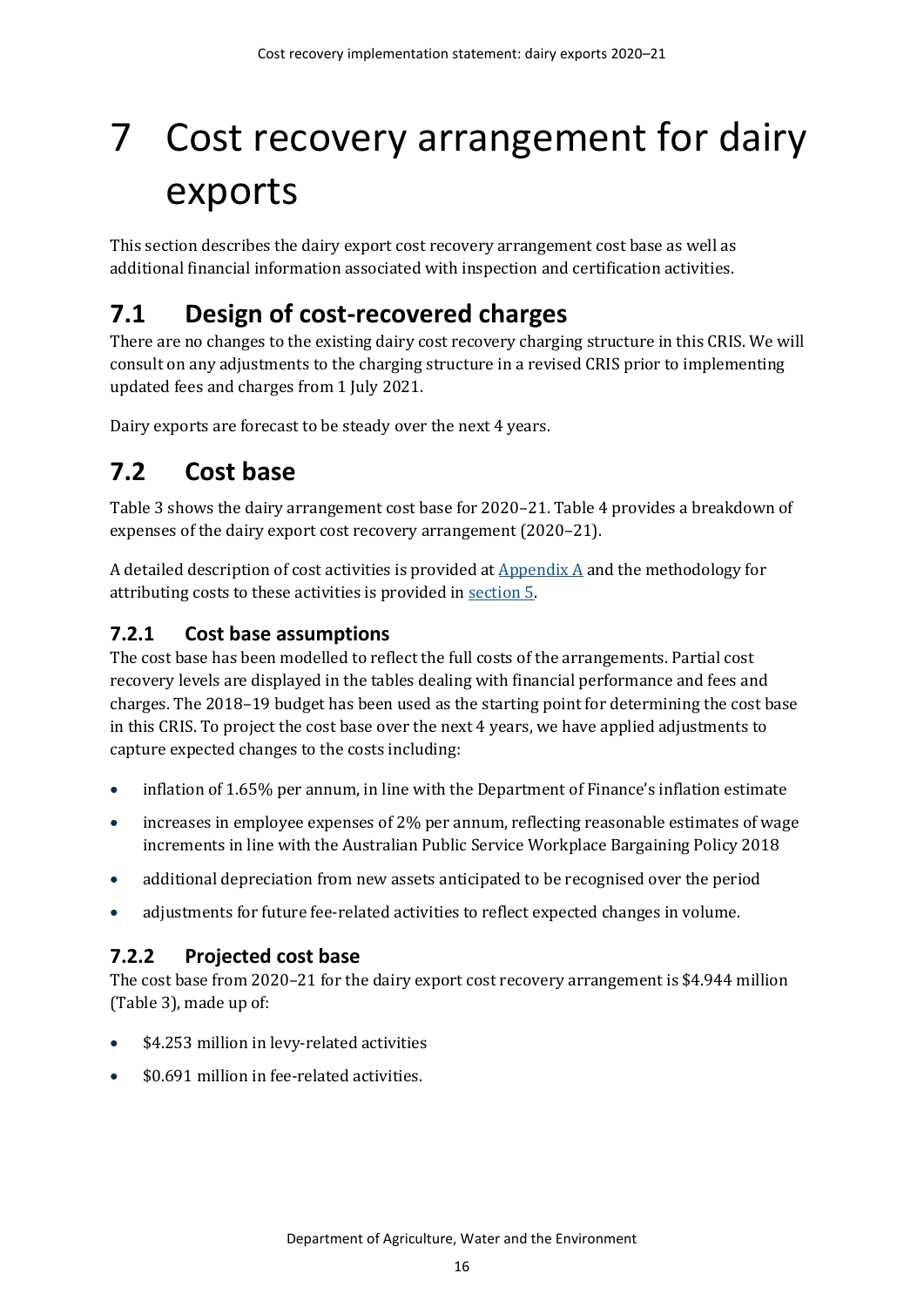| Charge<br>type         | <b>Activity group</b>  | <b>Activity</b>                          | Expense (\$) | Cost recovery<br>charges                      |
|------------------------|------------------------|------------------------------------------|--------------|-----------------------------------------------|
|                        |                        | Workforce and business<br>administration | 4,253,120    | Annual registration,<br>export documentation. |
|                        | Program<br>management  | Business system administration           |              | throughput,<br>application and                |
|                        | and                    | Stakeholder engagement                   |              | organic certification                         |
|                        | administration         | Policy and instructional material        |              |                                               |
|                        |                        | <b>Business improvement</b>              |              |                                               |
| Levy                   | Assurance              | Risk management                          |              |                                               |
|                        |                        | Verification                             |              |                                               |
|                        |                        | Surveillance                             |              |                                               |
|                        |                        | Incident management                      |              |                                               |
|                        | Incident<br>management | Investigative support                    |              |                                               |
|                        |                        | Corrective action                        |              |                                               |
|                        |                        | Assessment                               | 319,587      | Assessment                                    |
| Fee for<br>service     | Intervention           | Issue approvals/certification            | 20,982       | Issue<br>approvals/certification              |
|                        |                        | Inspection                               | 2,255        | Inspection                                    |
|                        |                        | Audit                                    | 348,464      | Audit                                         |
| <b>Total cost base</b> |                        |                                          | 4.944.407    | $\overline{\phantom{a}}$                      |

<span id="page-22-0"></span>**Table 3 Cost base for dairy export cost recovery arrangement, 2020–21**

[Table 4](#page-22-1) provides a breakdown of expenses of the dairy export cost recovery arrangement (2020–21).

#### <span id="page-22-1"></span>**Table 4 Cost type breakdown for dairy export cost recovery arrangement, 2020–21**

| <b>Expense</b>                    | Forecast (\$) |
|-----------------------------------|---------------|
| <b>Direct</b>                     | 3,521,529     |
| Employee                          | 2,299,296     |
| Operating                         | 1,056,806     |
| Other                             | 165,427       |
| Indirect                          | 1,422,878     |
| Assurance and Legal               | 91,841        |
| Corporate Strategy and Governance | 169,930       |
| Finance and Business Support      | 260,169       |
| <b>Information Services</b>       | 545,488       |
| Property                          | 355,449       |
| <b>Total</b>                      | 4,944,407     |

For more information on how expenses are allocated see cost recovery methodology in [section](#page-15-0) 5.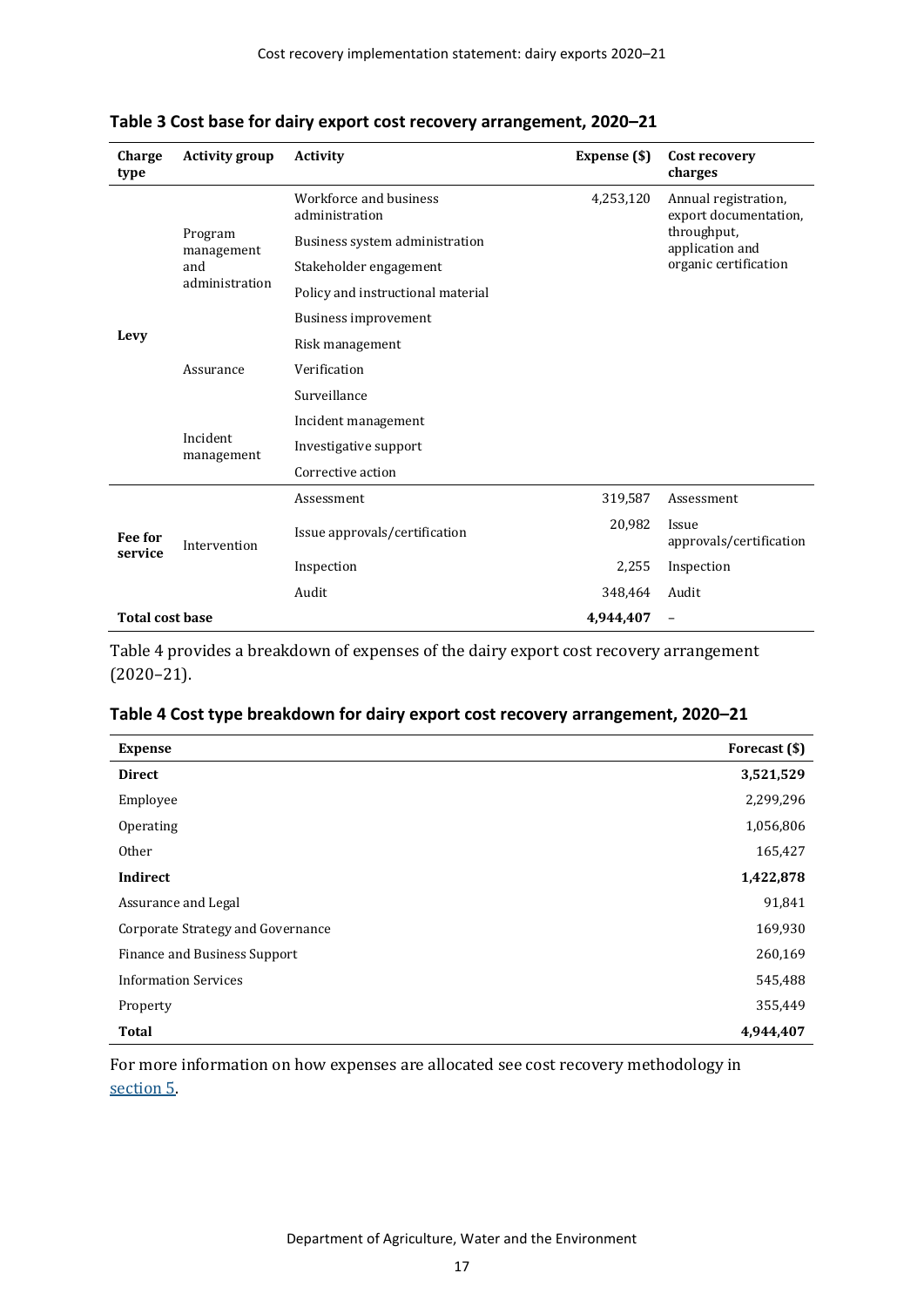### **7.2.3 Changes to the cost base**

Adjustments to the dairy export cost recovery arrangement include additional inflation and depreciation expenses, and the expanded cost recovery activities announced in the 2018–19 Budget that was implemented from 1 July 2019.

The new government policy provided authority to additional cost recovery regulatory activities including enforcement, scientific and technical advice, and support for detained consignments which increased the cost base by \$0.444 million indexed annually from 1 July 2019.

Levy charges will recover:

- enforcement activities that are directly related to our regulatory function of ensuring industry compliance with international import conditions (\$0.106 million indexed annually from 1 July 2019)
- scientific and technical advice related to supporting industry to improve, maintain or restore market access (\$0.266 million indexed annually from 1 July 2019) the cost of our overseas counsellor network assisting industry to meet export requirements for detained consignments or during trade disruptions (\$0.072 million indexed annually from 1 July 2019).

In line with the government's CRGs and the department's cost allocation policy, inflation and depreciation expenses have been adjusted in the cost base to reflect increased employee and supplier expenses in line with the Australian Public Service Workplace Bargaining Policy 2018 and government inflation estimates. Cost recovery of these activities is considered appropriate because industry directly benefits from having a system in place that allows the department to manage and respond to market access issues, including ensuring compliance with overseas country requirements.

Changes to the cost base between the 2019–20 budget and 2020–21 forecast are outlined in [Table 5](#page-23-0) and [Table 6.](#page-24-2)

| <b>Adjustment to cost base</b>  | <b>Impact on cost base</b> | Unit          | <b>Forecast</b> |
|---------------------------------|----------------------------|---------------|-----------------|
| Total baseline expense          | n/a                        | \$            | \$3,927,138     |
| Enforcement                     | Increase                   | \$            | \$105,956       |
| Scientific and technical advice | Increase                   | \$            | \$266,320       |
| Detained consignments           | Increase                   | \$            | \$72,261        |
| Depreciation expenses           | Increase                   | \$            | \$191,444       |
| Inflation                       | Increase                   | \$            | \$22,753        |
| Net impact of other changes     | Increase                   | \$            | \$201,690       |
| Total adjustments to cost base  | Increase                   | \$            | 860.424         |
| Adjusted cost base              | n/a                        | \$            | 4,787,562       |
| Change in expense               | Increase                   | $\frac{0}{0}$ | 21.9            |

#### <span id="page-23-0"></span>**Table 5 Changes to cost base for dairy exports, 2019–20**

**n/a** Not applicable.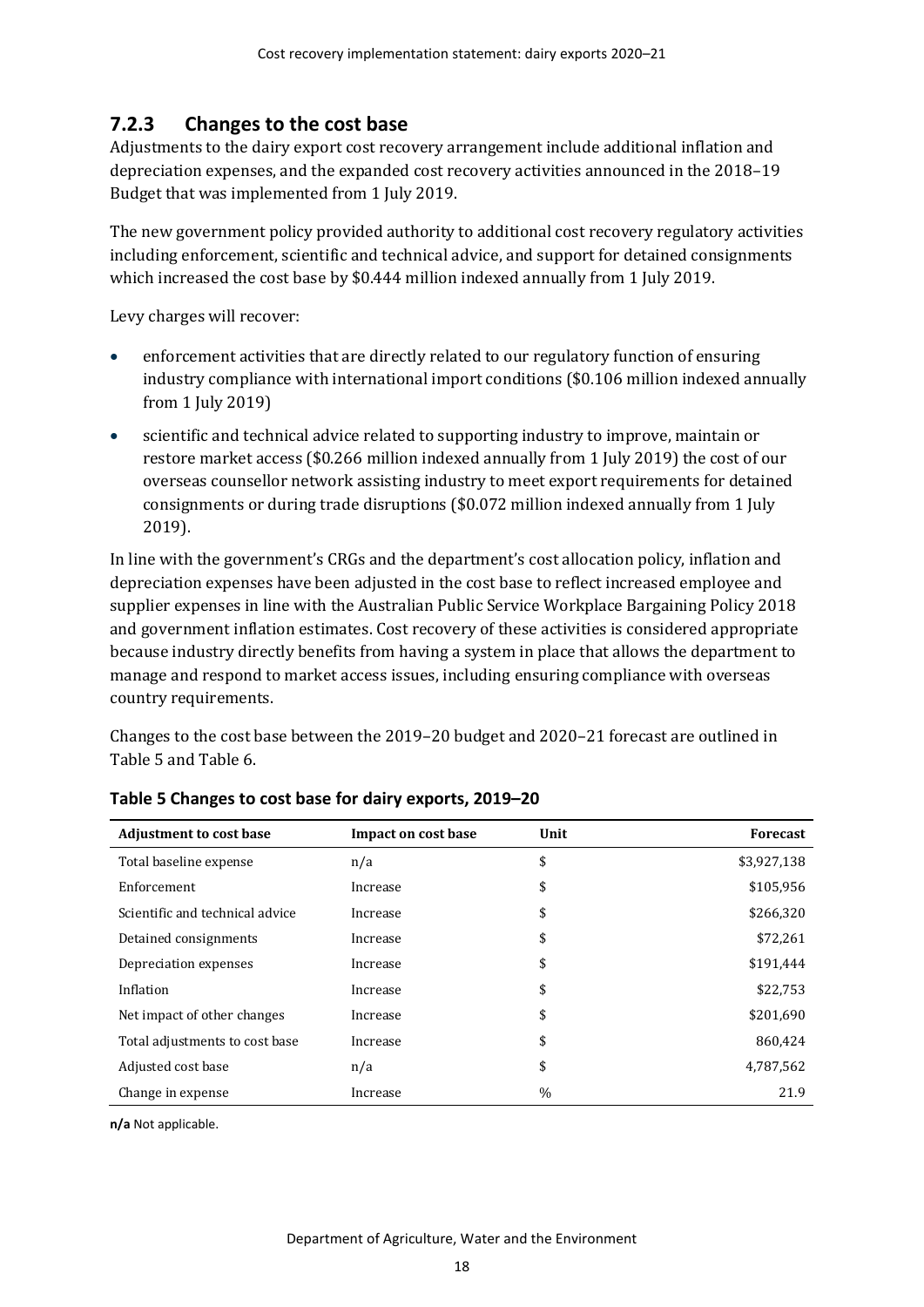| <b>Adjustment to cost base</b> | Impact on cost base | Unit | <b>Forecast</b> |
|--------------------------------|---------------------|------|-----------------|
| Total baseline expense         | n/a                 | \$   | 4,787,562       |
| Inflation and other changes    | Increase            | \$   | 156,845         |
| Total adjustments to cost base | Increase            | \$   | 156,845         |
| Adjusted cost base             | n/a                 | \$   | 4.944.407       |
| Change in expense              | Increase            | $\%$ | 3.3             |

<span id="page-24-2"></span>**Table 6 Changes to cost base for dairy exports, 2020–21**

**n/a** Not applicable.

As part of the charging review, the department has considered a number of additional reforms. These reforms have not been included in the cost base because their financial impact cannot be quantified at this point.

### **7.2.4 Cost impact from reform and efficiency program**

Government investment through the busting congestion package and other reforms will lead to changes in expense and will be shown in future CRIS updates as they are identified.

## <span id="page-24-0"></span>**7.3 New export control legislation**

As noted at section 4.4.3, the *Export Control Act 2020* commences 28 March 2021, consolidating export functions from the *Export Control Act 1982* into a new legislative framework. No changes to the cost base have been identified at this time as a result of the implementation of the new legislative framework, but changes to our regulatory approach could affect cost recovery. Any impacts will be reviewed when/or if changes are implemented.

# <span id="page-24-1"></span>**7.4 Financial estimates**

A summary of the annual budgeted operating position for the dairy cost recovery arrangement is provided in [section 10.](#page-27-0) All cost-recovered activities are subject to a detailed semi-annual review as part of departmental budgeting processes.

Contrary to the existing cost recovery reserves policy, the cumulative balance will remain below the target range of 0 to 5% of annual program expense.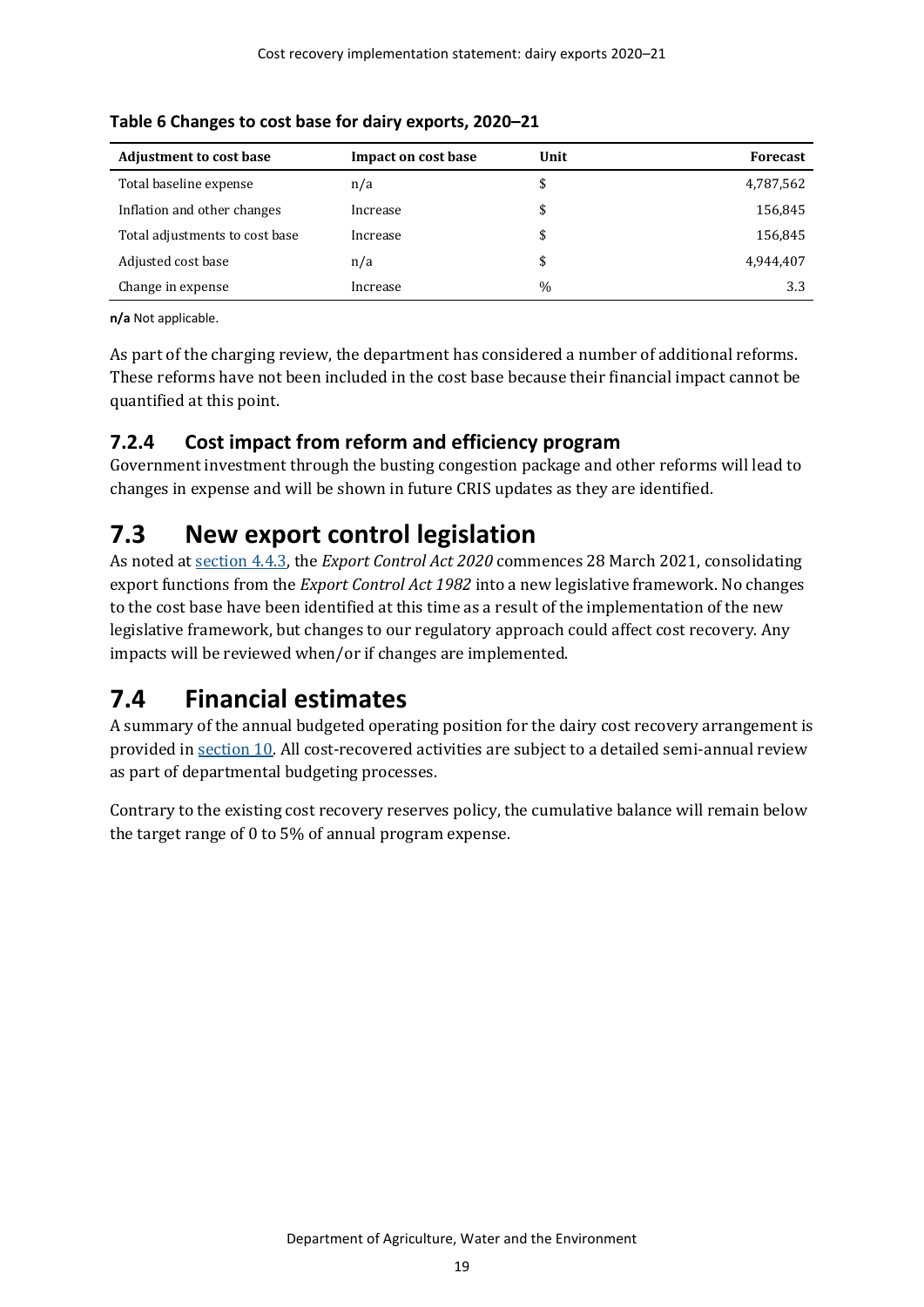## <span id="page-25-0"></span>**7.5 Dairy exports fees and charges**

The amount payable for 2020–21 is shown i[n Table 7.](#page-25-1) Forward year prices have not been included and will be provided in the 2021–22 CRIS.

| Type of charge      | Cost recovery charges                                   | Unit                              | Price (\$) | <b>Estimated</b><br>volume<br>(units) | <b>Estimated</b><br>total revenue<br>$($)$ |
|---------------------|---------------------------------------------------------|-----------------------------------|------------|---------------------------------------|--------------------------------------------|
| <b>Levies</b>       | Corporation/Co-operative<br>exporting $\geq$ 2,000 tons | Annual                            | 7,729      | 30                                    | 231,870                                    |
|                     | Corporation/Co-operative<br>exporting <2,000 tns        | Annual                            | 4,275      | 180                                   | 769,500                                    |
|                     | Storage establishment - dairy                           | Annual                            | 1,820      | 266                                   | 484,120                                    |
|                     | Electronic document                                     | Per permit                        | 15         | 30,682                                | 460,230                                    |
|                     | Registration application                                | Per<br>application                | 600        | 82                                    | 49,200                                     |
| <b>Fees-audit</b>   | Audit                                                   | Per quarter<br>hour               | 33         | 6,008                                 | 198,264                                    |
| Fees-<br>inspection | Inspection                                              | Per quarter<br>hour               | 33         | 41                                    | 1,353                                      |
| Fees-               | Electronic certificates                                 | Per permit                        | 6          | 30,682                                | 184,092                                    |
| documentation       | Manual certificates                                     | Per<br>document                   | 100        | 164                                   | 16,400                                     |
|                     | Replacement certificate                                 | Per<br>replacement                | 500        | 153                                   | 76,500                                     |
| Organicsa           | Organic certifying organisation                         | Annual<br>(charged)<br>quarterly) | 7,500      | $\mathbf{1}$                          | 7,500                                      |
| <b>Total</b>        |                                                         |                                   |            |                                       | 2,479,029                                  |

<span id="page-25-1"></span>**Table 7 Fees, charges and volumes for dairy export cost recovery arrangement, 2020–21**

**a** Organic certifiers support a small number of exporters in all of the export arrangements (excluding Live Animal Exports) and therefore the expense has been reflected in each CRIS.

Note: Prices have been rounded. The annual charge will be rounded upwards to the nearest dollar, with the exception of throughput, which will be rounded upwards to the nearest cent.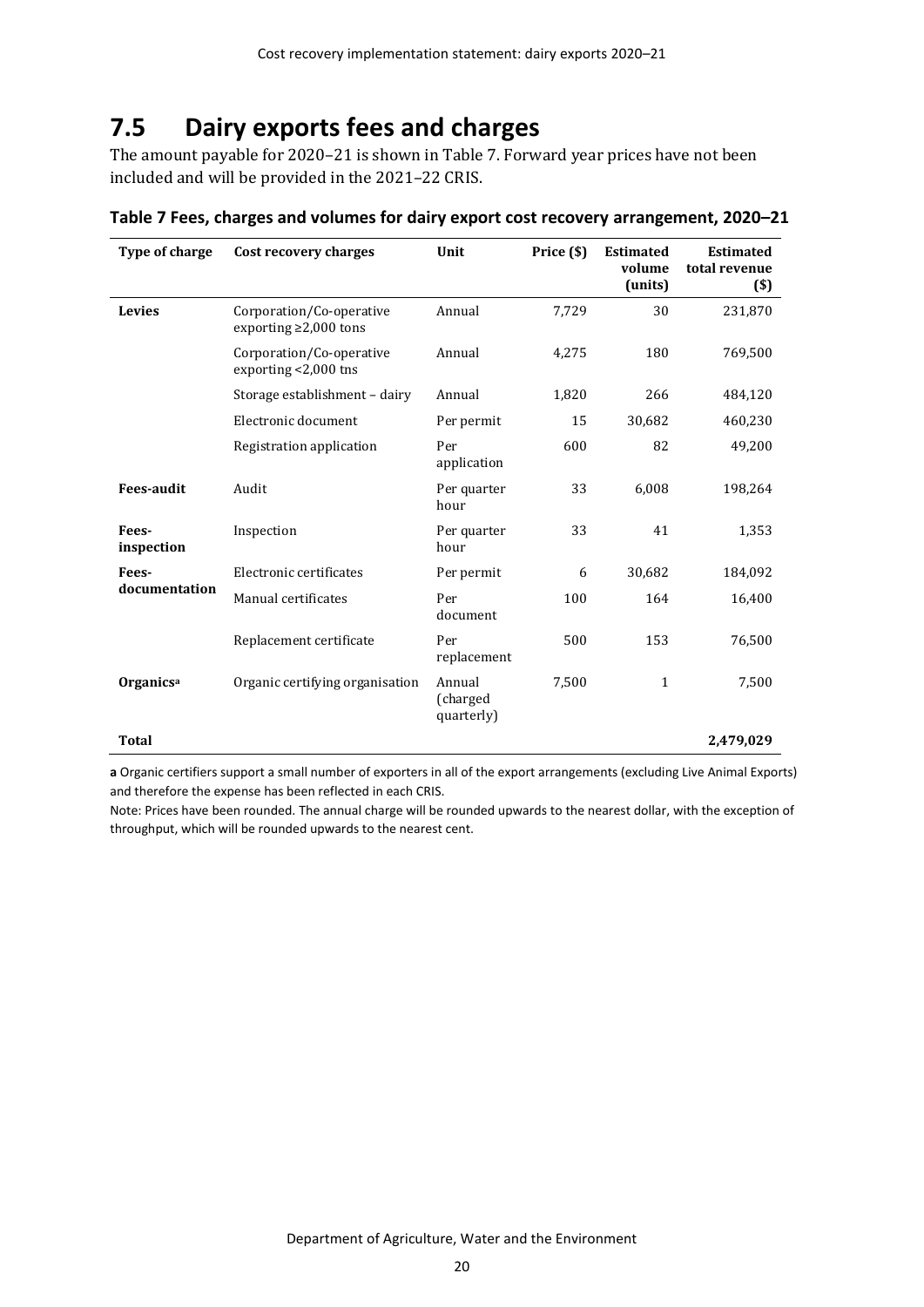# <span id="page-26-0"></span>8 Financial estimates

The financial performance of the dairy export cost recovery arrangement is provided a[t Table 8.](#page-26-1)

There will be no change to the cost recovery reserve for the duration of the busting congestion package. The reserve deficit will be carried forward until a government decision is taken to address it.

| <b>Finance element</b>                                      | $2020 - 21$ (\$) | $2021 - 22($ \$) | $2022 - 23$ (\$) | $2023 - 24$ (\$) |
|-------------------------------------------------------------|------------------|------------------|------------------|------------------|
| $Revenue = X$                                               | 2,479,029        | 3,855,568        | 4,558,346        | 5,277,870        |
| $Expenses = Y$                                              | 4,944,407        | 5,035,255        | 5,127,669        | 5,227,726        |
| Balance = $X - Y$                                           | (2,465,378)      | (1, 179, 687)    | (569, 323)       | 50,144           |
| Appropriation<br>funding                                    | 2,465,378        | 1,179,687        | 569,323          | n/a              |
| <b>Balance after</b><br>appropriation                       | $\bf{0}$         | $\bf{0}$         | $\bf{0}$         | 50,144           |
| Forecast opening<br>cost recovery<br>reserve balance        | (1,805,781)      | (1,805,781)      | (1,805,781)      | (1,805,781)      |
| Transfer                                                    | $\boldsymbol{0}$ | $\mathbf{0}$     | $\theta$         | 50,144           |
| <b>Forecast closing</b><br>cost recovery<br>reserve balance | (1,805,781)      | (1,805,781)      | (1,805,781)      | (1,755,637)      |

<span id="page-26-1"></span>

| Table 8 Financial estimates for dairy export cost recovery arrangement |  |  |
|------------------------------------------------------------------------|--|--|
|------------------------------------------------------------------------|--|--|

**n/a** Not applicable.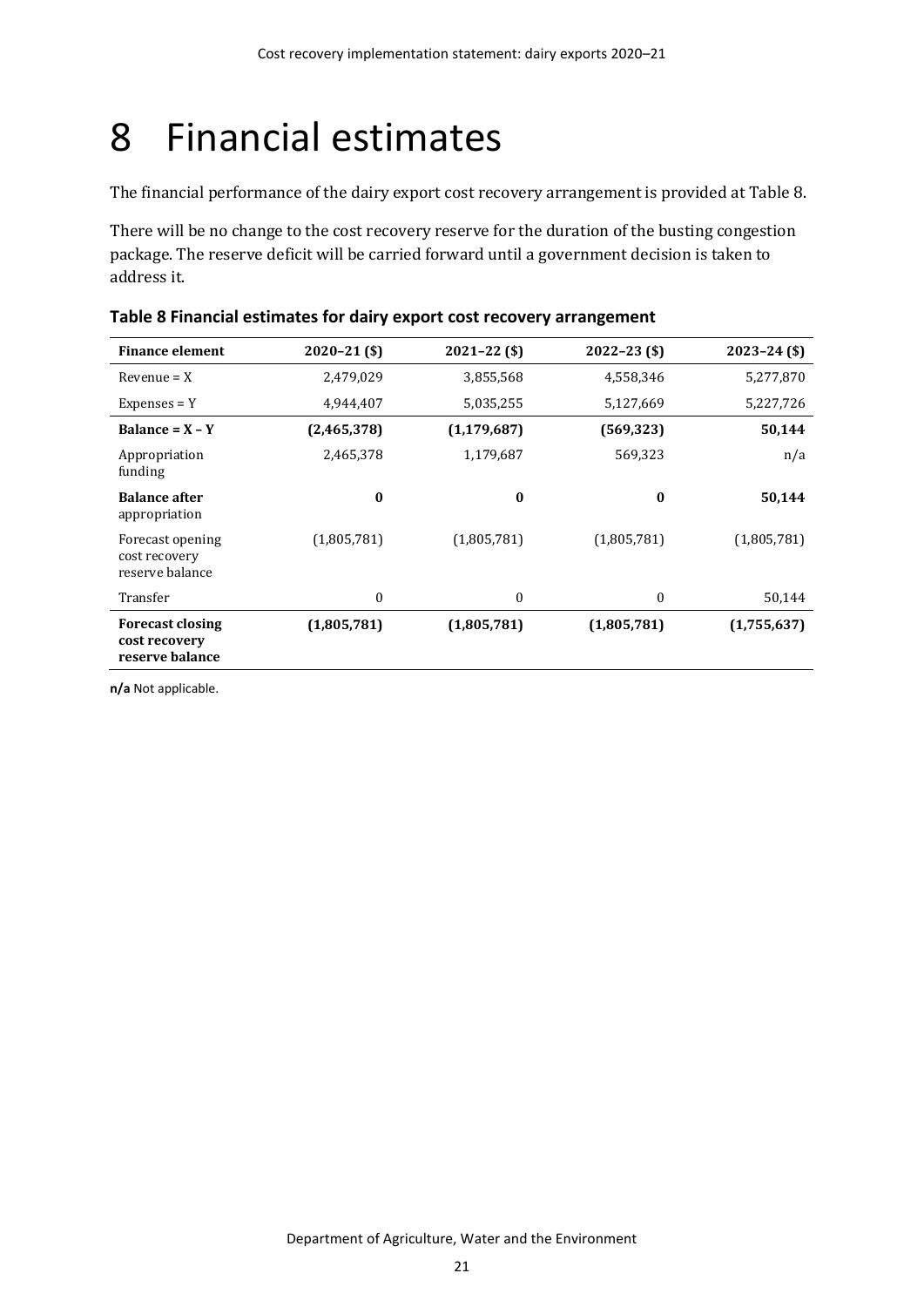# <span id="page-27-0"></span>9 Financial and non-financial performance

Both the ANAO report and the independent review made recommendations about improving our performance reporting. The department is committed to consulting with industry stakeholders on performance indicators to assist in evaluating the performance of our regulatory arrangements. We will use the benchmarking framework provided by the independent review to engage with industry on development of financial and non-financial Key Performance Indicators (KPIs).

## <span id="page-27-1"></span>**9.1 Financial performance**

This section presents information on the financial and non-financial performance of the dairy export cost recovery arrangement. This is intended to provide an overview of our performance in recovering forecasted costs and meeting regulatory objectives. The financial performance for the dairy cost recovery arrangement is provided i[n Table 9.](#page-27-2)

| <b>Finance element</b>                       | $2015 - 16$ (\$) | $2016 - 17$ (\$) | $2017 - 18$ (\$) | $2018 - 19$ (\$) | $2019 - 20$ (\$) |
|----------------------------------------------|------------------|------------------|------------------|------------------|------------------|
| $Revenue = X$                                | 2,520,636        | 2,745,102        | 2,778,011        | 2,966,333        | 2,828,756        |
| $Expenses = Y$                               | 2,322,730        | 2,711,117        | 3,770,738        | 3,856,692        | 3,849,129        |
| Balance = $X - Y$                            | 197,906          | 33,985           | (992, 727)       | (890, 359)       | (1,020,373)      |
| Remissions, rebates<br>and adjustments $= Z$ | (78, 137)        | (292, 863)       | 366,225          | (376)            | $\boldsymbol{0}$ |
| Net balance $=$<br>balance + Z               | 119,769          | (258, 878)       | (626, 502)       | (890, 735)       | (1,020,373)      |
| Cost recovery<br>reserve balance             | 990,707          | 731,829          | 105,327          | (785, 408)       | (1,805,781)      |

<span id="page-27-2"></span>**Table 9 Financial performance for dairy export cost recovery arrangement, 2015–16 to 2019–20**

Note: The major movements are due to the addition of the Australian Milk Residue Analysis (AMRA) function into the arrangement from 1 July 2019; the transfer of audit responsibility from South Australia and Western Australia to the department; and increases to various corporate costs including information services costs and depreciation from additional capital investments. These have contributed to the movements to the cost base since 2015–16. From 1 July 2019, \$0.444 million for regulatory activities for enforcement, scientific and technical advice and detained consignments was added to the arrangement indexed and ongoing.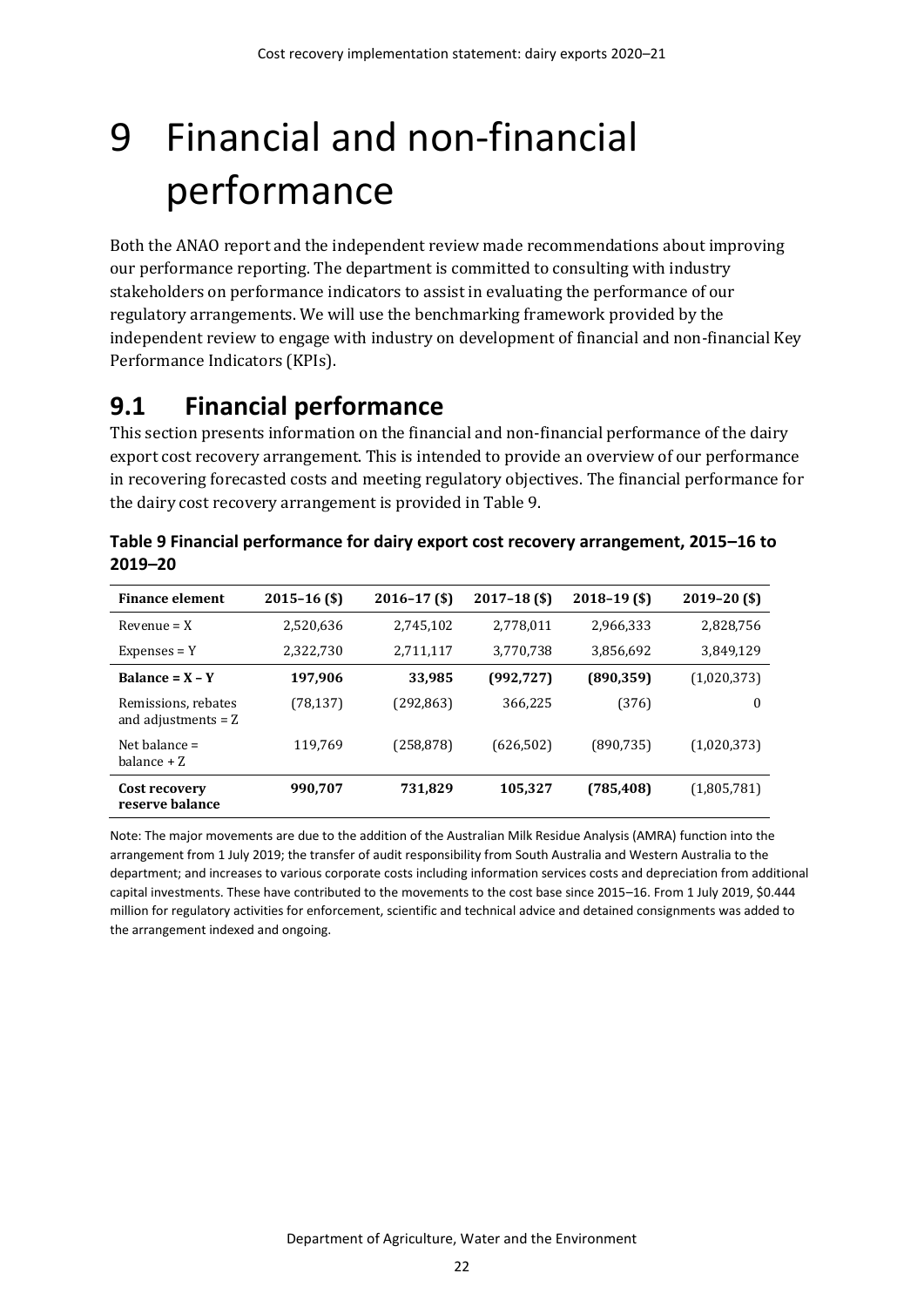# <span id="page-28-0"></span>10 Key dates and events

We undertake regular reviews of our financial performance and conduct regular stakeholder engagement activities throughout the CRIS cycle. Key forward dates for regulatory charging for the dairy export regulatory activities are documented in [Table 10.](#page-28-1)

<span id="page-28-1"></span>

|  | Table 10 Key forward dates and events |  |  |
|--|---------------------------------------|--|--|
|--|---------------------------------------|--|--|

| Key forward events schedule                                                | Next scheduled update |
|----------------------------------------------------------------------------|-----------------------|
| Annual CRIS update to forward estimates                                    | February 2021         |
| Updated fees and charges implemented                                       | 1 July 2021           |
| Annual CRIS updates to financial and non-financial performance for 2020–21 | October 2021          |
| Annual CRIS update to forward estimates                                    | February 2022         |
| Updated fees and charges implemented                                       | 1 July 2022           |
| Annual CRIS updates to financial and non-financial performance for 2021–22 | October 2022          |
| Portfolio charging review to be undertaken                                 | 2023                  |
| Annual CRIS update to forward estimates                                    | February 2023         |
| Updated fees and charges implemented                                       | 1 July 2023           |
| Annual CRIS updates to financial and non-financial performance for 2022–23 | October 2023          |
| Portfolio charging review outcomes to be brought forward in Budget         | 2024-25               |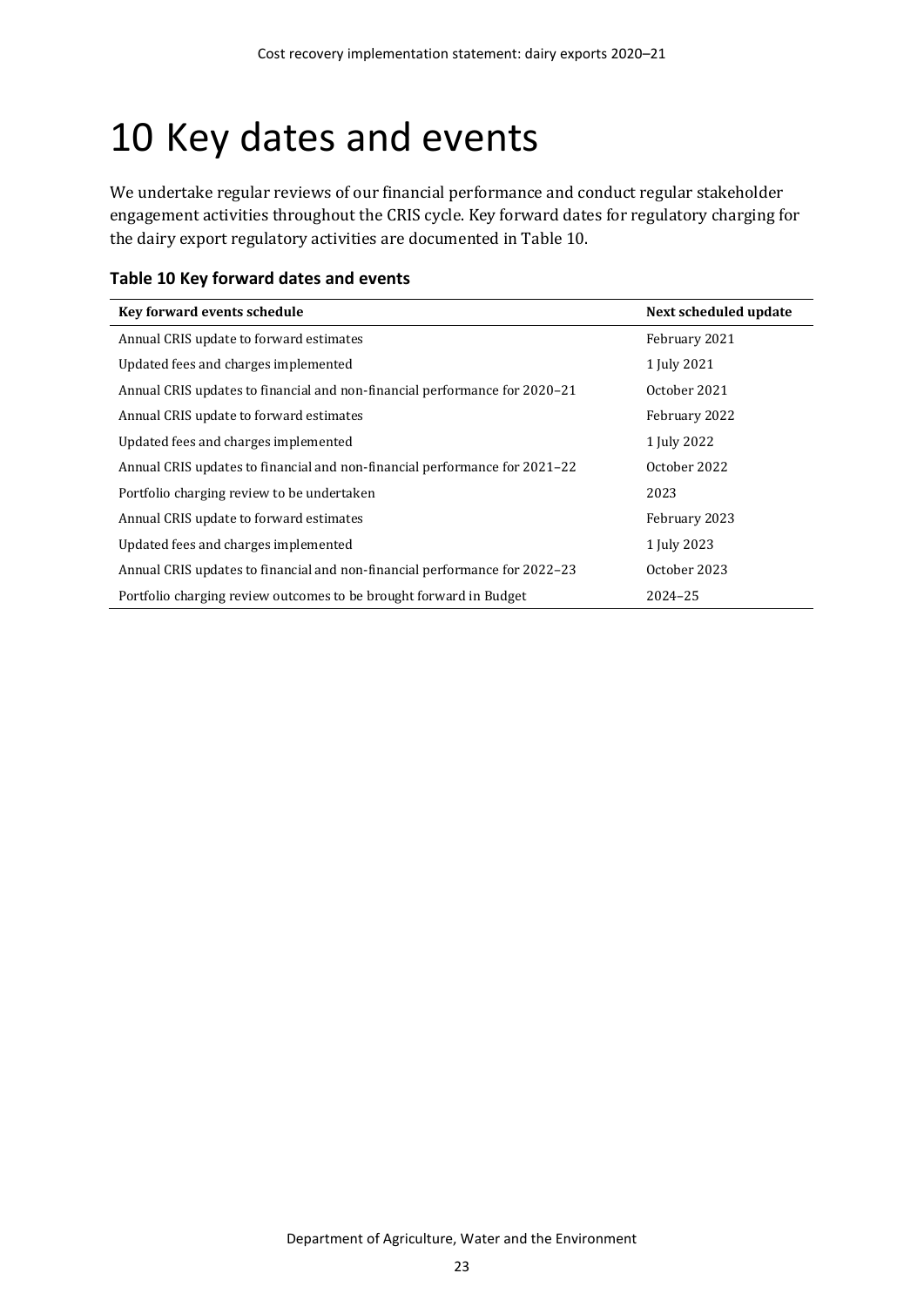# <span id="page-29-0"></span>Appendix A: Description of cost model activities

The following provides details of the cost model activities undertaken in our cost recovery arrangements.

### <span id="page-29-1"></span>**Program management and administration activities Workforce and business management**

This activity has 4 categories:

- 1) Workforce management activities include staff supervision, allocating workforce resources, managing employee performance, leave, training and other conditions, managing Work, Health and Safety requirements, recruitment and termination.
- 2) Business management activities include business planning and continuity; requesting legal advice; procurement and contracts; program and project administration, assurance, design and management; management of fixtures, facilities, equipment, supplies and logistics.
- 3) Financial management activities include billing and accounting, budgeting, charges and payments, collections and receivables, debt management, financial accounts, reporting and policy development.
- 4) Information management activities include data management, information and records management, and information sharing and collaboration.

#### **Business systems administration**

Includes developing, acquiring, testing, implementing and supporting applications and business systems. This includes technical support and maintenance of all business systems including information and communications technology.

### **Stakeholder engagement**

Involves proactive engagement with any person, business, or organisation including any associated travel. This includes, engaging with peak industry bodies, secretariat support and attendance at industry consultative committee meetings, consultation on new standards and requirements, publishing website content and other information.

### **Policy and instructional material**

Includes developing, maintaining and communicating our policy and instructional material, such as operational and corporate policies, scientific advice, departmental guidelines and work instructions, and associated training development and delivery. Examples include responding to changes in importing country requirements, developing or revising policy processes and instructional material.

### **Business improvement**

Includes assessment, monitoring and management of business performance. Examples include adjustments to improve regulatory activity, against business performance reports against KPIs and similar activities.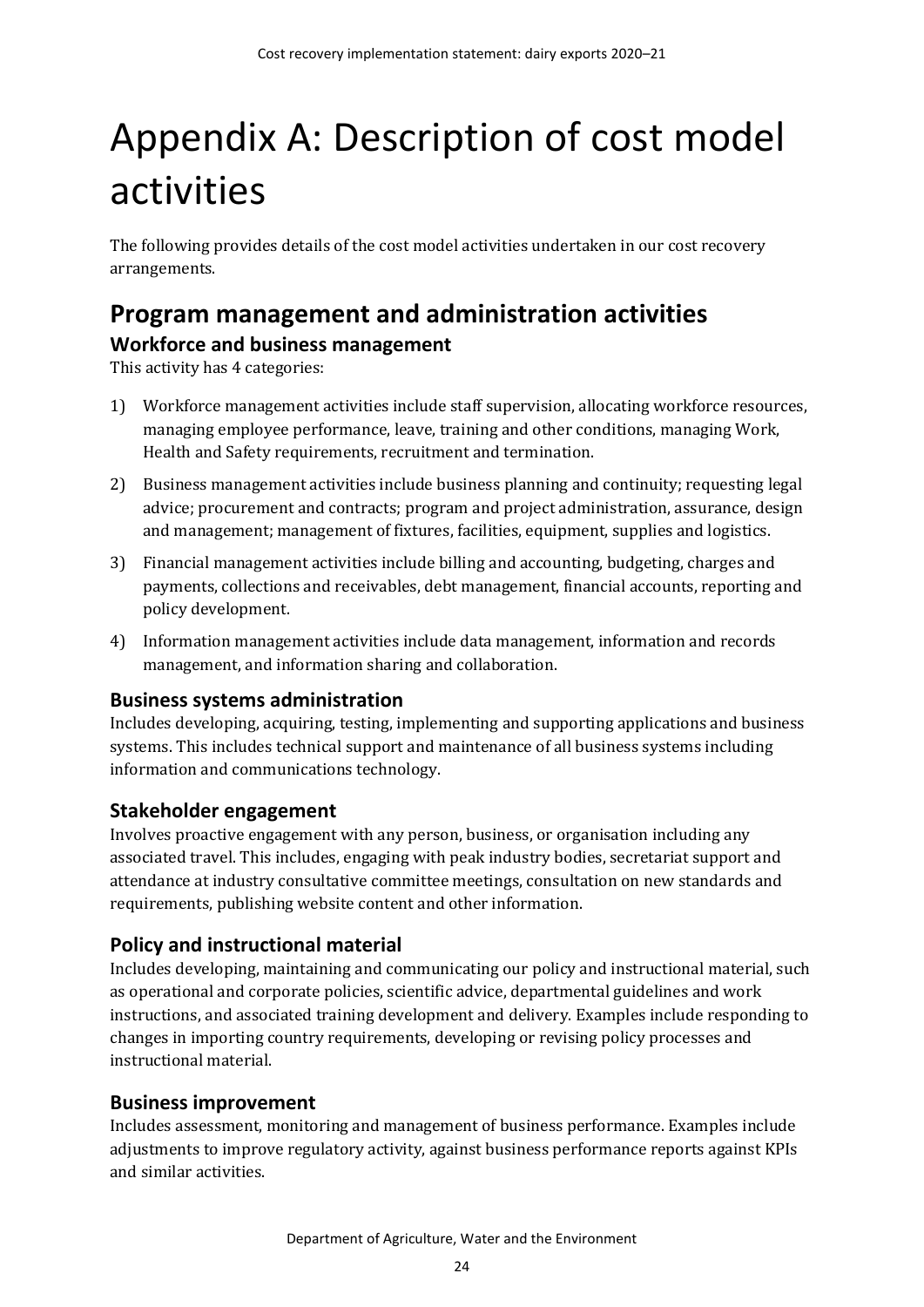## <span id="page-30-0"></span>**Assurance activities**

#### **Risk management**

Involves assessing and managing the risks posed to Australia's ability to maintain market access. This includes communicating results of risk analysis, modelling and forecasting to operational areas and the collection, receipt and use of reliable compliance data to meet our compliance objectives. This work also includes any associated travel and regulated entity assistance work. For example, organising, involvement in and responding to overseas government's systemsbased audits.

### **Verification**

Includes assurance activities to provide stakeholders and departmental executive with confidence that departmental controls of its systems and processes are operating in accordance with their intended design and associated documentation. For example, verification of certification activity internally and by state regulators.

### **Surveillance**

Includes formal and informal monitoring to detect issues that may affect onshore production for export, such as changes in Australia's pest or disease status or food safety concerns. Surveillance differs from an inspection because it is not done for a specific client.

## <span id="page-30-1"></span>**Incident management activities**

### **Incident management**

The coordination and management of any incident including post border detection and export incidents. This includes all associated pre- and post-work, travel and regulated entity assistance in relation to an incident, government certification and other issues which result in goods being held at the border. For example, this includes managing and responding to food safety incidents where food may have been exported.

### **Investigation support**

Involves providing support for enforcement activities relating to an alleged breach of portfolio legislation, including any related regulated entity assistance and travel. This also includes enforcement activities that ensure compliance with Australian regulation and international import conditions such as investigations and engagement with regulated entities about compliance.

### **Corrective action**

Includes actions taken in response to non-compliance or contravention of legislation or procedures that are managed without a formal investigation by an enforcement officer. Corrective action activities includes all pre and post work, travel and regulated entity assistance in relation to the enforcement process.

## <span id="page-30-2"></span>**Intervention activities**

### **Assessments**

Involves assessing information to determine if it meets ours and the importing country requirements. This includes all preparatory work (such as confirming importing country or export requirements) and post work (such as assessment report preparation) travel and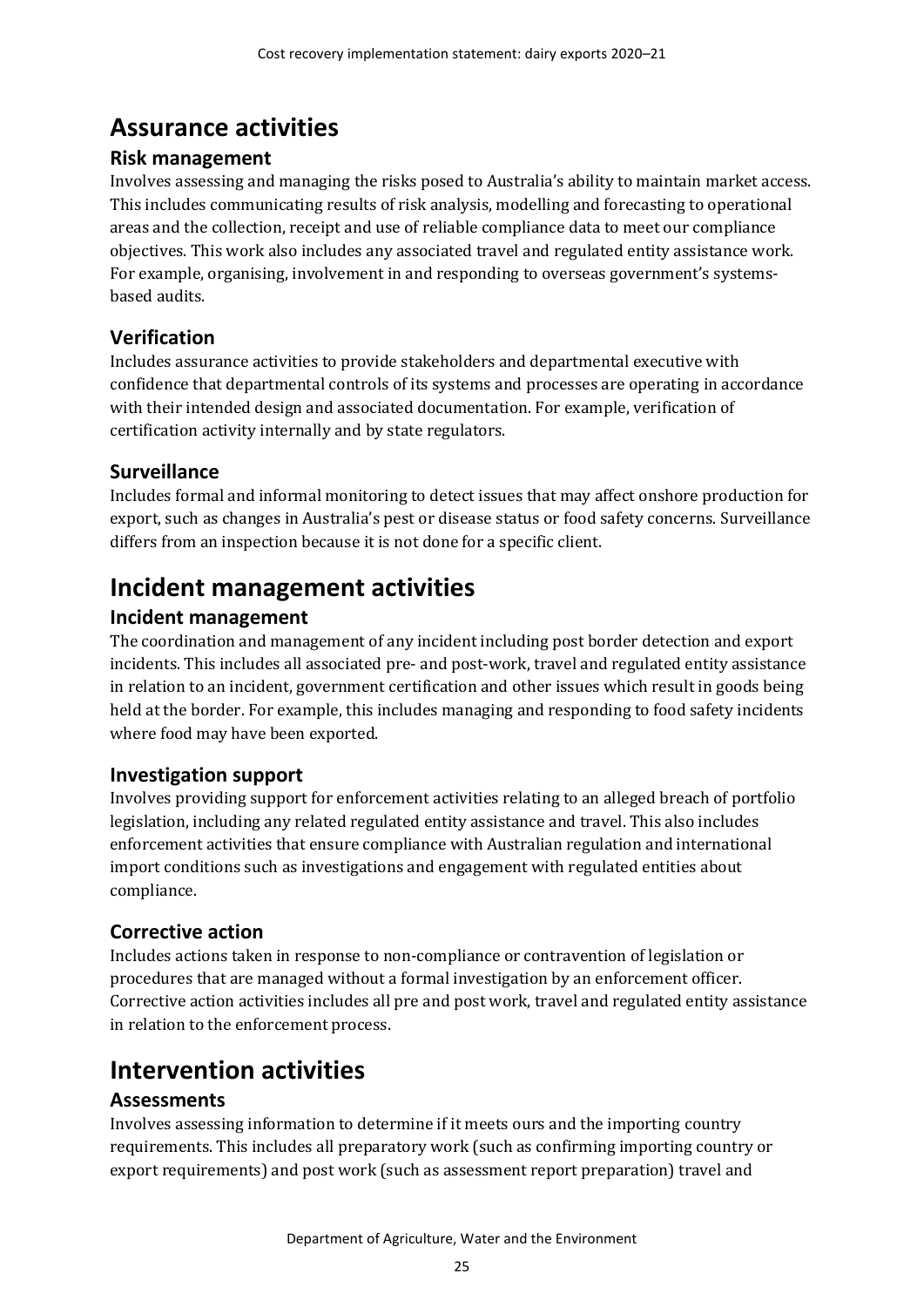regulated entity assistance in relation to the assessment. Examples include assessments of licenses, permits, registrations, accreditations, and exemptions.

#### **Issue approvals/certification**

Includes issuing of a decision in relation to an assessment for cargo, vessels, plants, animals, food, biological and genetic material. This includes the work from the end of the assessment period to the completion of the decision notification process to support issuance of appropriate export documentation.

#### **Inspections**

Involves the physical examination (and supervision of a physical examination) of export food commodities to determine compliance with export and importing country requirements.

#### **Treatments**

Includes the physical treatment of cargo, vessels, plants, animals, food, biological and genetic material, other conveyances or premises to prevent an adverse biosecurity outcome from occurring and to meet relevant importing country requirements.

#### **Husbandry**

Includes activities relating to the care of plants and animals that we are responsible for, including transport of plants and animals, housing, daily monitoring, feeding, cleaning of facilities, administering of medication, bookings and regulated entity assistance.

#### **Audit**

Includes the systematic and functionally independent examination to determine whether activities and related results comply with legislative or documented requirements. This includes all pre- and post-work, travel and regulated entity assistance in relation to the audit. Examples include audit to verify compliance with an export registered establishment's approved arrangement.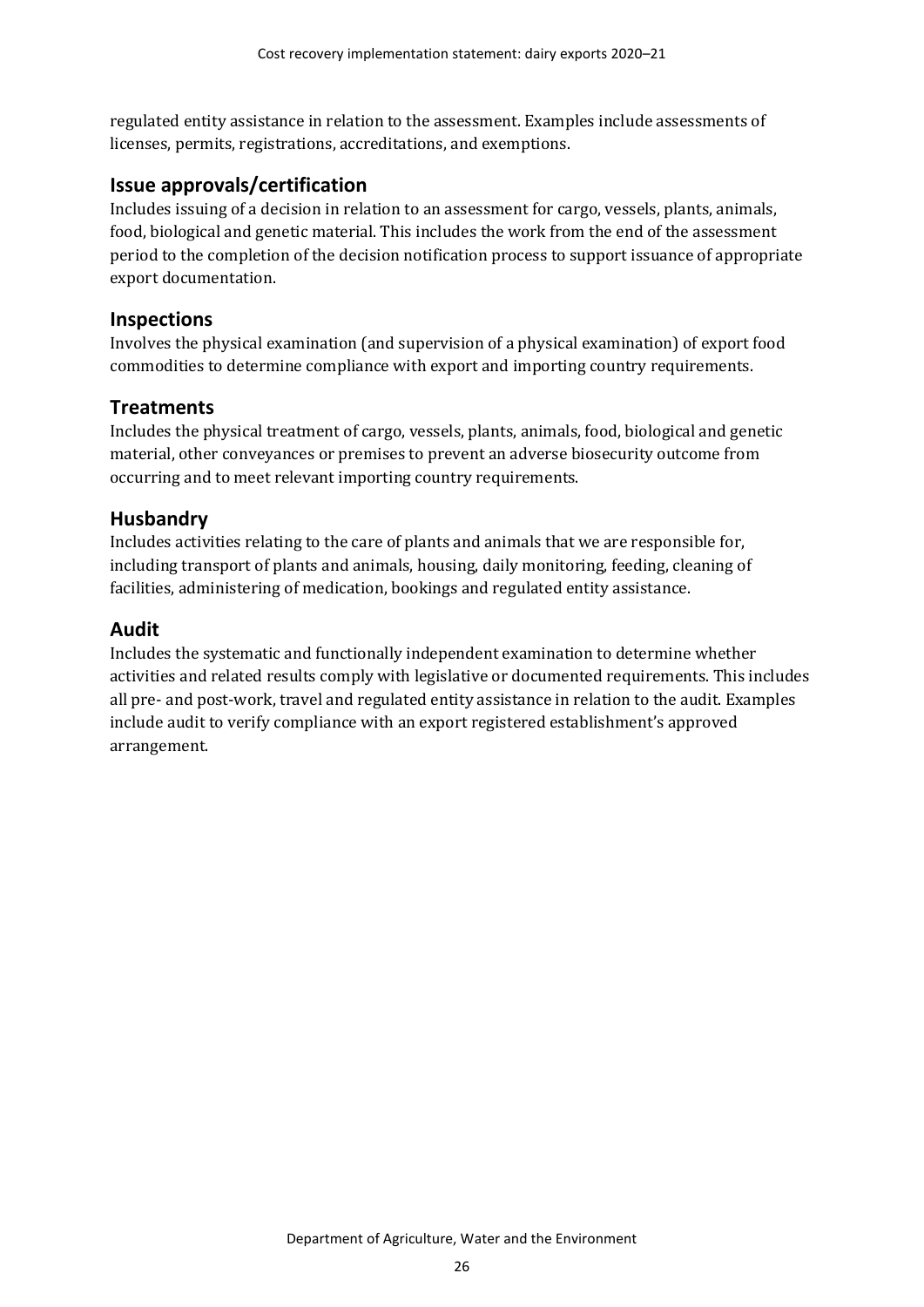# <span id="page-32-0"></span>Appendix B: Summary of dairy export stakeholder feedback from 2019–20 consultation

Consultation on the draft CRIS involved engagement with industry consultative committees and targeted discussions with industry stakeholders. A draft CRIS was released in October 2019 for public consultation and submissions closed in January 2020. During this period the department received 69 submissions across all export cost recovery arrangements and held 13 face to face or teleconference meetings.

|    | <b>Key theme</b>                                                                                                                                                                                                                                                                                                                                                                                                                                                                                                                                                                                                                                                                                                                                                                                                                                          | <b>Department response</b>                                                                                                                                                                                                                                                                                                                                                                                                                                                                                                                                                                                                                                                                                                                                                                                                                                                                                      |
|----|-----------------------------------------------------------------------------------------------------------------------------------------------------------------------------------------------------------------------------------------------------------------------------------------------------------------------------------------------------------------------------------------------------------------------------------------------------------------------------------------------------------------------------------------------------------------------------------------------------------------------------------------------------------------------------------------------------------------------------------------------------------------------------------------------------------------------------------------------------------|-----------------------------------------------------------------------------------------------------------------------------------------------------------------------------------------------------------------------------------------------------------------------------------------------------------------------------------------------------------------------------------------------------------------------------------------------------------------------------------------------------------------------------------------------------------------------------------------------------------------------------------------------------------------------------------------------------------------------------------------------------------------------------------------------------------------------------------------------------------------------------------------------------------------|
| 1) | Opposition to full cost recovery<br>The government has endorsed the goal of<br>making agriculture a \$100 billion industry by                                                                                                                                                                                                                                                                                                                                                                                                                                                                                                                                                                                                                                                                                                                             | The Australian Government's policy on cost recovery is<br>articulated in the Australian Government Cost Recovery<br>Guidelines (CRGs).                                                                                                                                                                                                                                                                                                                                                                                                                                                                                                                                                                                                                                                                                                                                                                          |
|    | 2030. Survey respondents have the view that full<br>cost recovery is a hindrance to achieving this<br>goal, and that the CRIS is a strong disincentive to<br>export and will have a significant negative effect<br>on Australian international competitiveness.                                                                                                                                                                                                                                                                                                                                                                                                                                                                                                                                                                                           | The CRGs state that Australian Government entities<br>should generally set charges to recover the full efficient<br>cost of providing specific activities. Recovering the full<br>costs means the full efficient costs which are defined as<br>the minimum costs necessary to provide the activity<br>while achieving the policy outcomes and legislative<br>functions of the government. Further, the CRGs state that<br>the full costs include the costs of all the activities that can<br>be reasonably attributed to an individual/organisation or<br>group of individuals/organisations receiving the service.<br>Our fees and charges are designed to reflect as closely as<br>possible the actual cost of delivering these important<br>regulatory activities. The model seeks to recover costs<br>from each participant on the basis of regulatory effort and<br>consumption of departmental resources. |
|    |                                                                                                                                                                                                                                                                                                                                                                                                                                                                                                                                                                                                                                                                                                                                                                                                                                                           | The Australian Bureau of Agricultural and Resource<br>Economics and Sciences has shown that the cost of the<br>department's export certification is less than 1% of the<br>value of meat exports.                                                                                                                                                                                                                                                                                                                                                                                                                                                                                                                                                                                                                                                                                                               |
| 2) | <b>Negative impact on small exporters</b><br>Survey respondents have the view that the CRIS<br>will have a negative impact on small exporters<br>because certification costs are prohibitive to<br>small exporters entering new markets. The<br>government should consider a transition period<br>of lower costs for small exporters while they<br>establish and grow their business. This would<br>complement the government's extension of grant<br>funding under the Package Assisting Small<br>Exports (PASE) for projects that support market<br>access for small exporters. There should be<br>fewer audits per year of smaller casing and<br>storage facilities. The fee structure needs to be<br>amended, perhaps as a sliding scale for small<br>exporters, and or a moratorium imposed for a<br>few years to enable new businesses to establish | Government policy requires full cost recovery of the cost<br>of export certification. We have determined that the level<br>of effort required to provide regulation activity to small<br>and emerging exporters is the same as provided to others.<br>Therefore, the cost to each entity should be the same.                                                                                                                                                                                                                                                                                                                                                                                                                                                                                                                                                                                                    |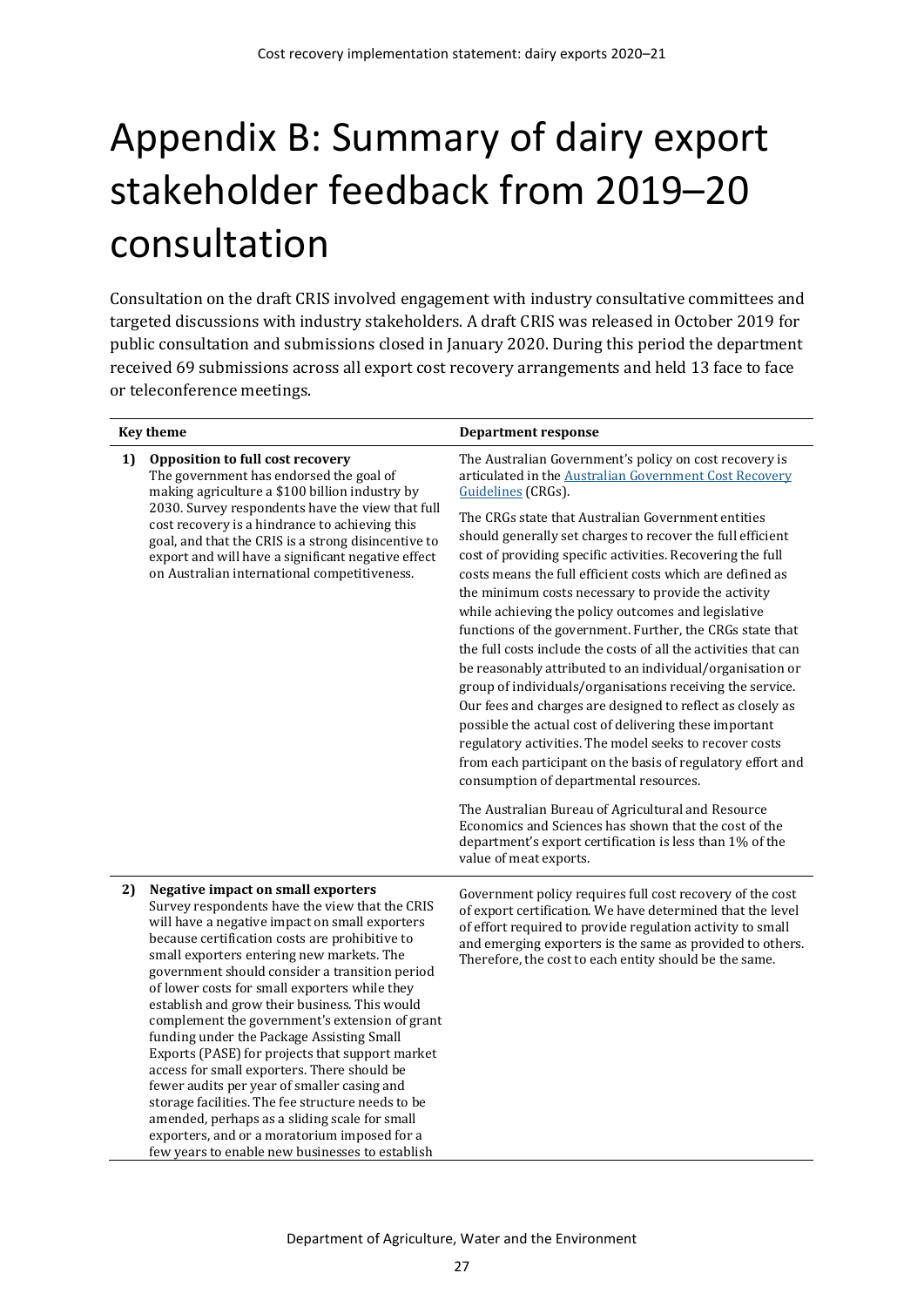| <b>Key theme</b>                                                                                                                                           | Department response                                                                                                                                                                                                                                                                                                          |
|------------------------------------------------------------------------------------------------------------------------------------------------------------|------------------------------------------------------------------------------------------------------------------------------------------------------------------------------------------------------------------------------------------------------------------------------------------------------------------------------|
| the trade and then the fee structure should be<br>based on volume exported rather than a flat fee.                                                         |                                                                                                                                                                                                                                                                                                                              |
| <b>Benchmarking</b><br>A benchmarking of costs of audit delivery is<br>necessary and would allow some comparison to<br>be made on departmental efficiency. | To provide assurance on the efficiency and effectiveness<br>of the department's export regulatory activities, the<br>department commissioned an independent review of food<br>and plant export certification costs. Following<br>recommendations of this review, benchmarks will be<br>developed to help measure efficiency. |